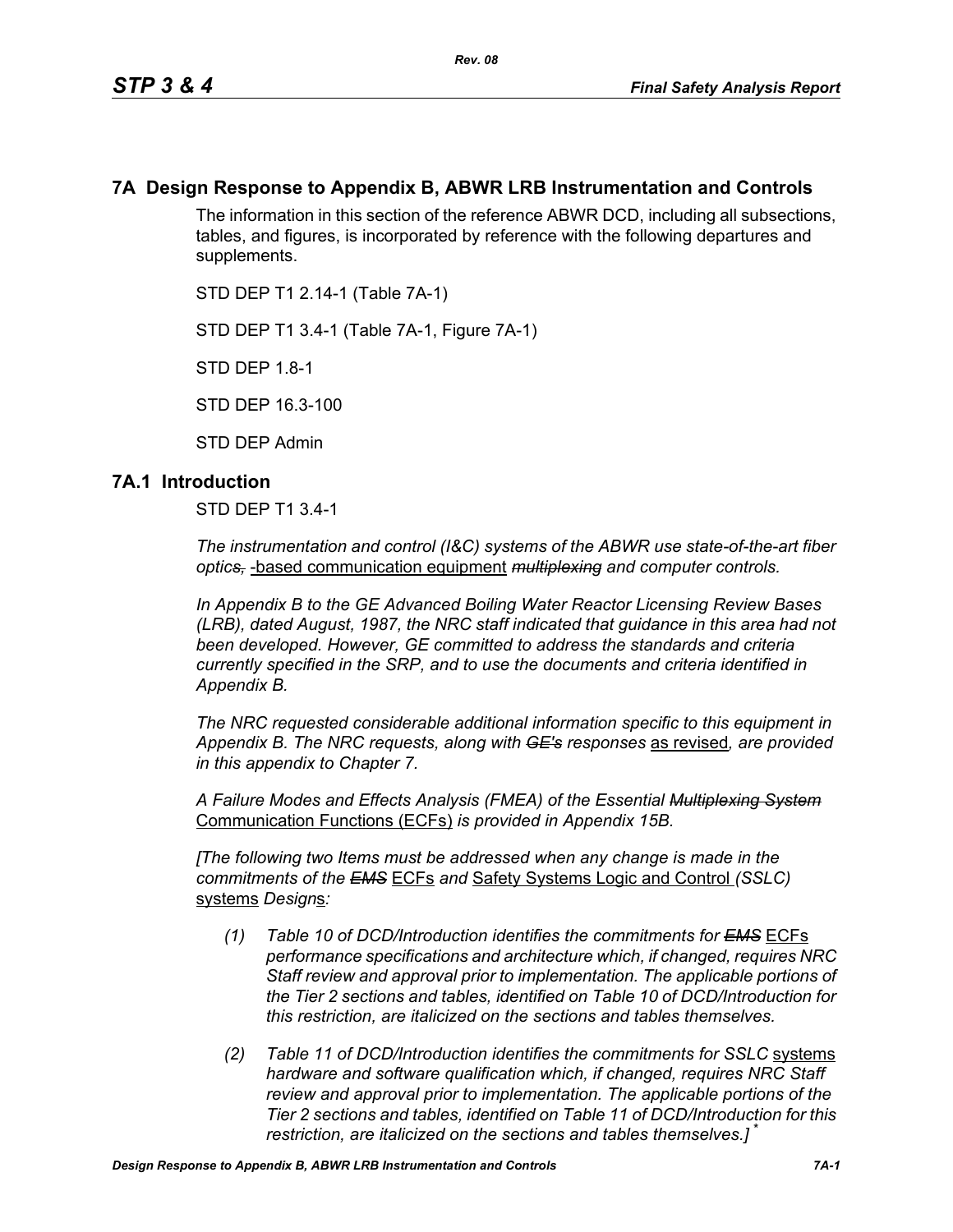# *7A.2 [Multiplexing Systems*

STD DEP T1 3.4-1

STD DEP 1.8-1

STD DEP Admin

*NRC Request (1)—Provide a complete list of components (pumps, valves, etc.) whose actuation, interlock, or status indication is dependent on the proper operation of each Class 1E multiplexer.*

**Revised** *Response (1)—*Class 1E multiplexers are not used in more modern I&C systems. Safety-related data communication is performed as an integral function of the SSLC systems. *The* A typical *list* of components whose actuation, interlock, or status indication depends on the proper operation of SSLC equipment implementing these essential communication functions (ECFs) *is provided as Table 7A.1. It was obtained by extraction from the multiplexer* an early version of the ABWR *I/O database which reflects information* that was *available on the system P&ID and IBD drawings* at the time of design certification*.* The inventory of components satisfying this criteria is subject to change as the detailed design is implemented.

*NRC Request (2***)***—For the components cited above, describe the means of remote or local control (other than by cutting wires or jumpering) that may be employed should the multiplexer fail.*

**Revised** *Response (2)—*Class 1E multiplexers are not used. Safety-related data communication is performed as an integral function of the SSLC systems. *All Class-1E multiplex* SSLC *hardware is designed to meet the single-failure criteria. Systems which employ such hardware have redundant channels* divisions of equipment *such that no single failure of any MUX unit* SSLC component, including those implementing the ECFs, *could jeopardize any safety system action. In addition, local control is provided, via the Remote Shutdown System, to bring the reactor to shutdown conditions in event of multiple safety system failures or evacuation of the control room. The Remote Shutdown System is hard-wired and therefore provides diversity to the MUX* SSLC *interfaces.*

*NRC Request (3)—Describe the multiplexer pre-operational test program.*

**Revised** *Response (3)—*Multiplexers are not used. Safety-related data communication is performed as an integral function of the SSLC systems. Non-safety data communication is performed by the Plant Data Network (PDN) and dedicated system level communication links. *The pre-operational test program will test the multiplexers* data communication functions (DCFs) *concurrently with instrumentation and control functional loop checks. As each input to a remote multiplexing unit (RMU)* an input/output (I/O) device *is simulated using a suitable input device, the required* 

*<sup>\*</sup> See Section 3.5 of DCD/Introduction.*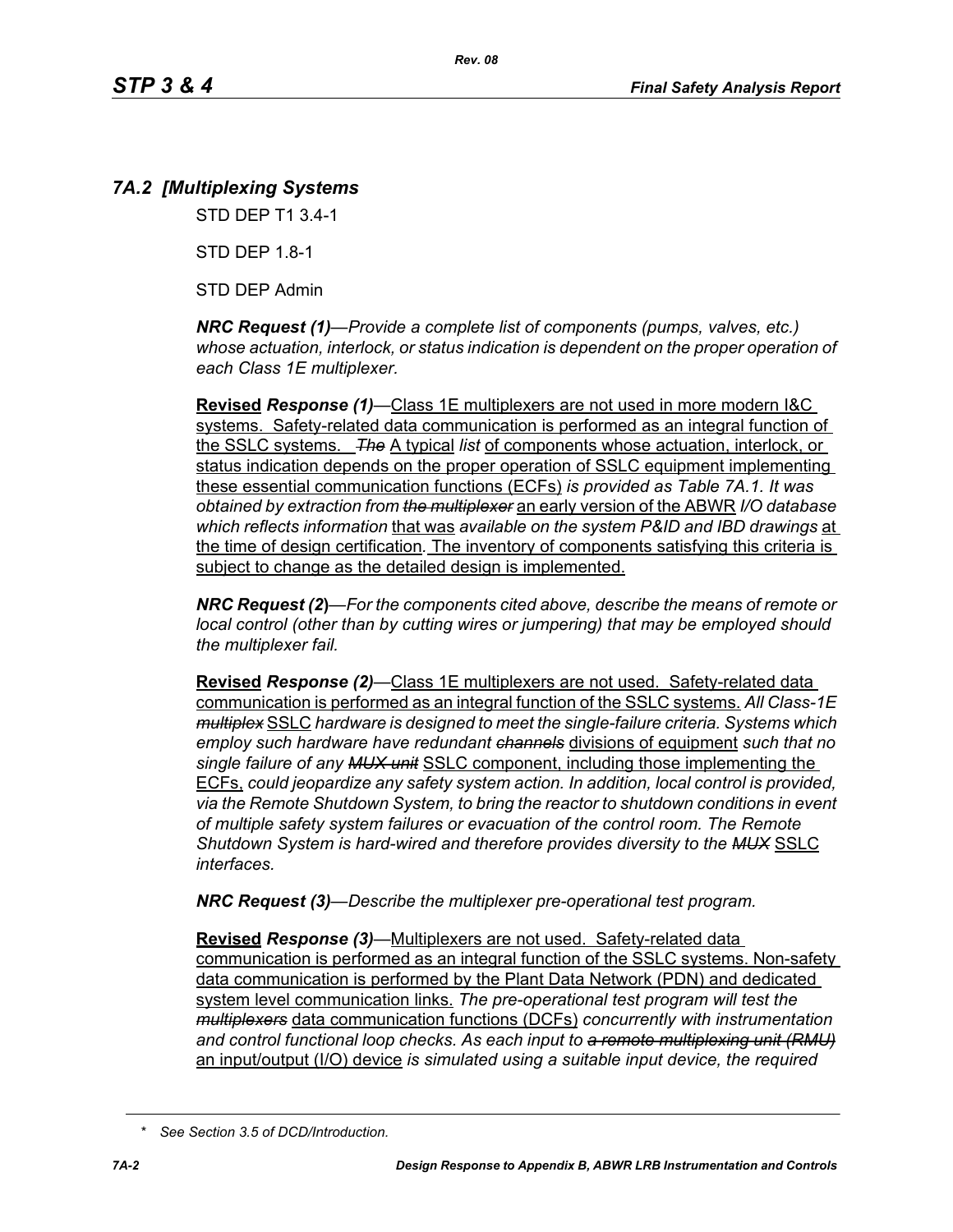*outputs shall be verified correct. In this manner, all hardware and software are confirmed concurrently.*

*Equipment verifications of the individual multiplexing units* I/O devices *are performed at the factory and typically include detailed component level tests which require special test apparatus and technical expertise. Any malfunctioning not found during factory testing will be detected during pre- operational tests of instrument loops.*

*Testing shall include* Preoperational testing includes *instrument loop checks*, and *calibration verification tests and response time verification tests as described in ANSI/IEEE-338.* Factory testing includes response time verification tests on the digital logic processing equipment. *If possible, the entire instrument loop shall be tested from sensor to output device(s). Otherwise, suitable input devices shall be used to simulate process inputs and the system outputs verified to be acceptable.*

*In addition to the testing described above, tests shall be developed to verify system redundancy and electrical independence* (ITAAC Table 3.4-1 Item 3)*.*

*NRC Request (4)—Describe the test and/or hardware features employed to demonstrate fault tolerance to electromagnetic interference.*

**Revised** *Response (4)—One major deterrence to electromagnetic interference (EMI) in the multiplexing system* ECFs *is the use of fiber optic data links as the transmission medium. Optical fiber, being a non- electrical medium, has the inherent properties of immunity to electrical noise (EMI,* radio frequency interference *(RFI), and lightning), point-to-point electrical isolation, and the absence of conventional transmission line effects. Fiber optic multiplexing* media *is also unaffected by the radiated noise from high voltage conductors, by high frequency motor control drives, and by transient switching pulses from electromagnetic contactors or other switching devices.* 

*However, the electrical-to-optical interface at the transmitting and receiving ends must still be addressed to ensure complete immunity to EMI. The control equipment containing the electrical circuitry use standard techniques for shielding, grounding, and filtering and are mounted in grounded equipment panels provided with separate instrument ground buses. Panel location, particularly in local areas, is carefully chosen to minimize noise effects from adjacent sources. The use of fiber optic cables ensures that current-carrying ground loops will not exist between the control room and local areas.* 

*The use of redundancy provides the other major deterrence to EMI effects. The safetyrelated multiplexing system uses redundant optical channels within each separated electrical division. The systems* divisions *are independent and will run asynchronously with respect to each other with no* limited *communication between divisions. However, data communication and transfer is synchronized within each division itself. This arrangement provides fault tolerance to EMI or other noise occurring in isolated locations.* 

*During normal operation, multiplexing system* data communication *performance will be monitored by online* diagnostic *tests such as parity checks, data checks (boundary and*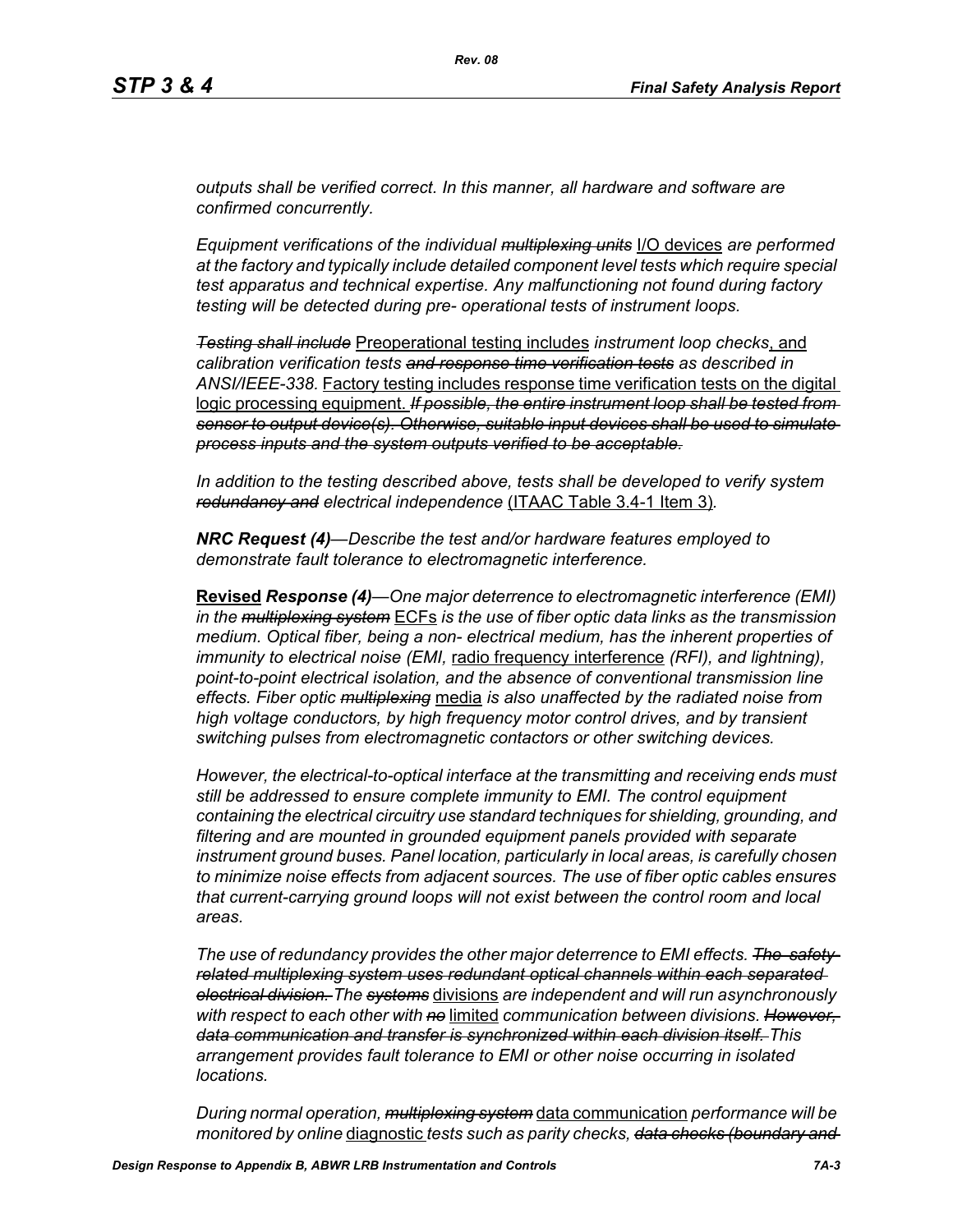*range), and transmission timing. If response time requirements permit, error correcting algorithms may be applied to mask noise effects. Periodic surveillance using offline tests such as bit error rate will be used to verify overall system integrity.*checksum verification or the reception of a keep-alive signal.

*As part of the pre-operational* equipment qualification *test program [see Request (3)], the systems* equipment qualification type test specimen *will be subjected to EMI testing. EMI and RFI test measurements will be developed using the guidelines described in ANSI/IEEE-C63.12, "American National Standard for Electromagnetic Compatibility Limits—Recommended Practice." For testing susceptibility to noise generation from portable radio transceivers, tests will be developed from ANSI/IEEE-C37.90.2, "IEEE Trial-Use Standard, Withstand Capability of Relay Systems to Radiated Electromagnetic Interference from Transceivers." Section 5.5.3 of this standard describes tests for digital equipment using clocked logic circuits.*

*With the system connected, each* The type test specimen *multiplexing unit (one at a time) will be required to demonstrate immunity to the defined conducted and radiated tests. Units shall also comply with standard surge withstand capability tests, as follows:*

- *(a) ANSI/IEEE-C62.41—"Guide for Surge Voltages in Low-Voltage AC Power Circuits."*
- *(b) ANSI/IEEE-C62.45—"Guide on Surge Testing for Equipment Connected to Low- Voltage AC Power Circuits."*

*The interconnecting fiber optic links of the multiplexing system and SSLC* systems *are not subject to EMI effects.*

*For design guidance and additional test development guidance, the following military standards shall be used:*

- *(a) MIL-STD-461C* E*—"Electromagnetic Emission and Susceptibility Requirements for the Control of Electromagnetic Interference."*
- *(b) MIL-STD-462—"Measurement of Electromagnetic Interference Characteristics."* Not Used

*Due to the comprehensive nature of these documents, their applicability to ground, airborne, and shipboard equipment, and the differences in requirements for the Army, Navy and Air Force, the use of these standards shall be limited to the susceptibility requirements and limits for class A3 equipment and subsystems (ground, fixed). Within these limits, the guidelines for Army procurements only shall be used. Tests for transmitting and receiving equipment, power generators, and special purpose military devices are not applicable.*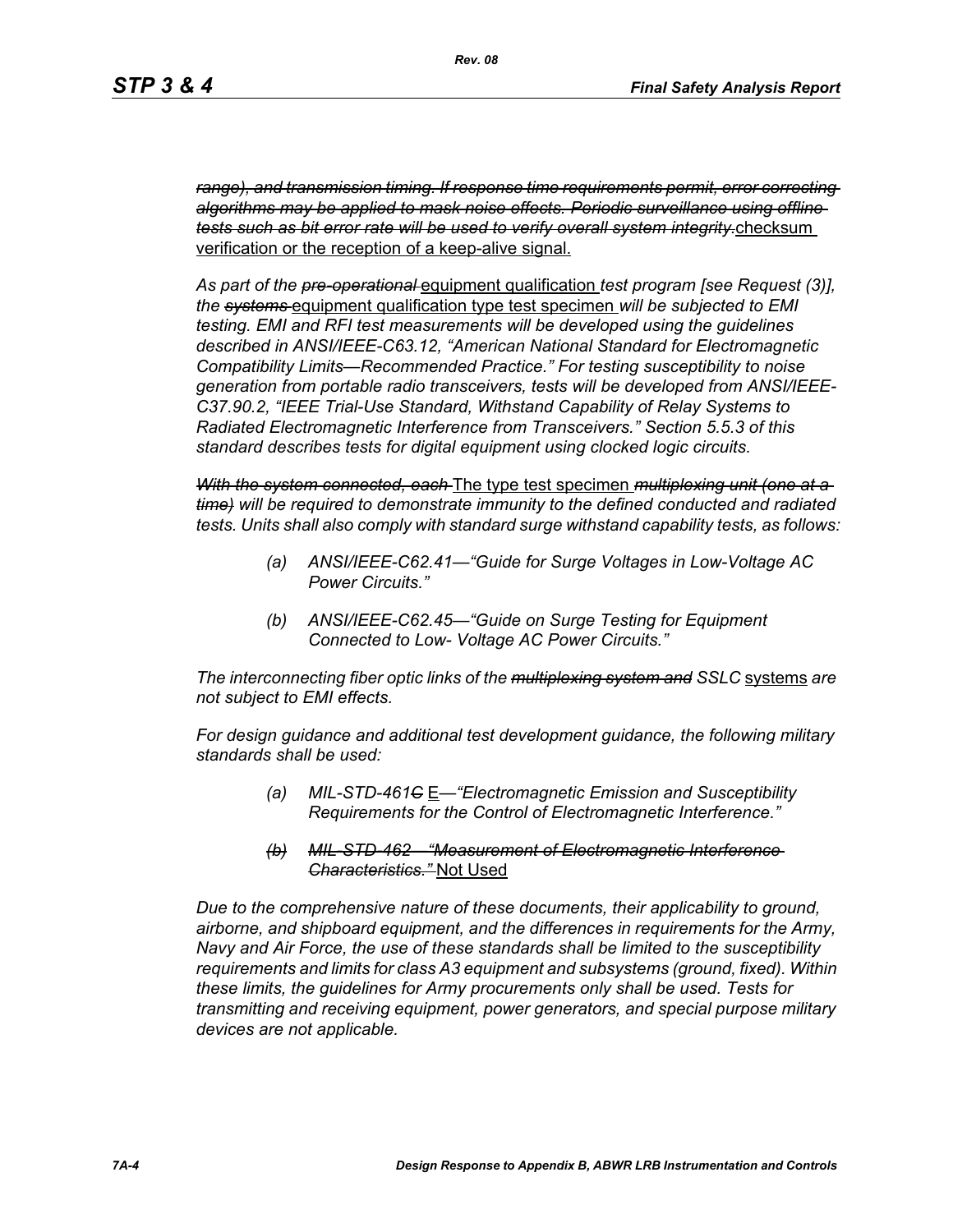*[To facilitate achieving* **electromagnetic compatibility (***EMC***)** *compliance, system and equipment grounding and shielding practices will follow the guidance of the standards listed below:*

- *(a) EEE Std. 518, "Guide for the Installation of Electrical Equipment to Minimize Electrical Noise Inputs to Controllers from External Sources."*
- *(b) EEE Std. 1050, "Guide for Instrumentation and Control Equipment Grounding in Generating Stations."] \**

*NRC Request (5)*—*Describe the interconnection, if any, of any Class 1E multiplexer to non-Class 1E devices such as the plant computer.* 

**Revised** *Response* **(5)***—*Class 1E multiplexers are not used. Safety-related data communication is performed as an integral function of the SSLC systems. *The interconnection of Class 1E multiplexers communication devices to non-Class 1E devices is done using fiber optic cable. The fiber optic cable will provide the necessary isolation.* 

*The plant process computer is* Non-Class 1E devices are *connected to a buffer module (memory storage module). Information is stored in this module by the 1E MUX units* communication interface equipment *for access by the process computer* non-Class 1E devices*, thus preventing any interruption by the Non 1E process computer* devices *on the 1E* communication functions.

*NRC Request (6)—Describe the online test and/or diagnostic features that may be employed, including any operator alarms/indicators and their locations.* 

**Revised** *Response (6)—The EMS self-test system relies on the Safety System Logic and Control (SSLC) test control unit, though it has also its own local self-test system. Local self-test in each EMS unit continues to provide diagnostic readout even if the test control unit fails.* (An EMS is not used.)

*A c*C*ontinuously operating self-test system*diagnostics *checks all data transmission*s *and provides operators with fault information and fault location through dedicated alarms and computer output. The self-test system* diagnostics *operation or its failure cannot harm the operation of the safety systems.*

*Figure 7A-1 shows the general concept of the EMS interface with the test control unit. The online test and diagnostic features including operator alarms and location are detailed as follows:*

- *Self-test* diagnostics and periodic testing *locates a fault down to the processing module level and provides positive local identification of the failed device.*
- *A periodic, automatic test feature verifies proper operation of the EMS* ECFs*.*

*<sup>\*</sup> See Section 7A.1(2) and 7A.1(1).*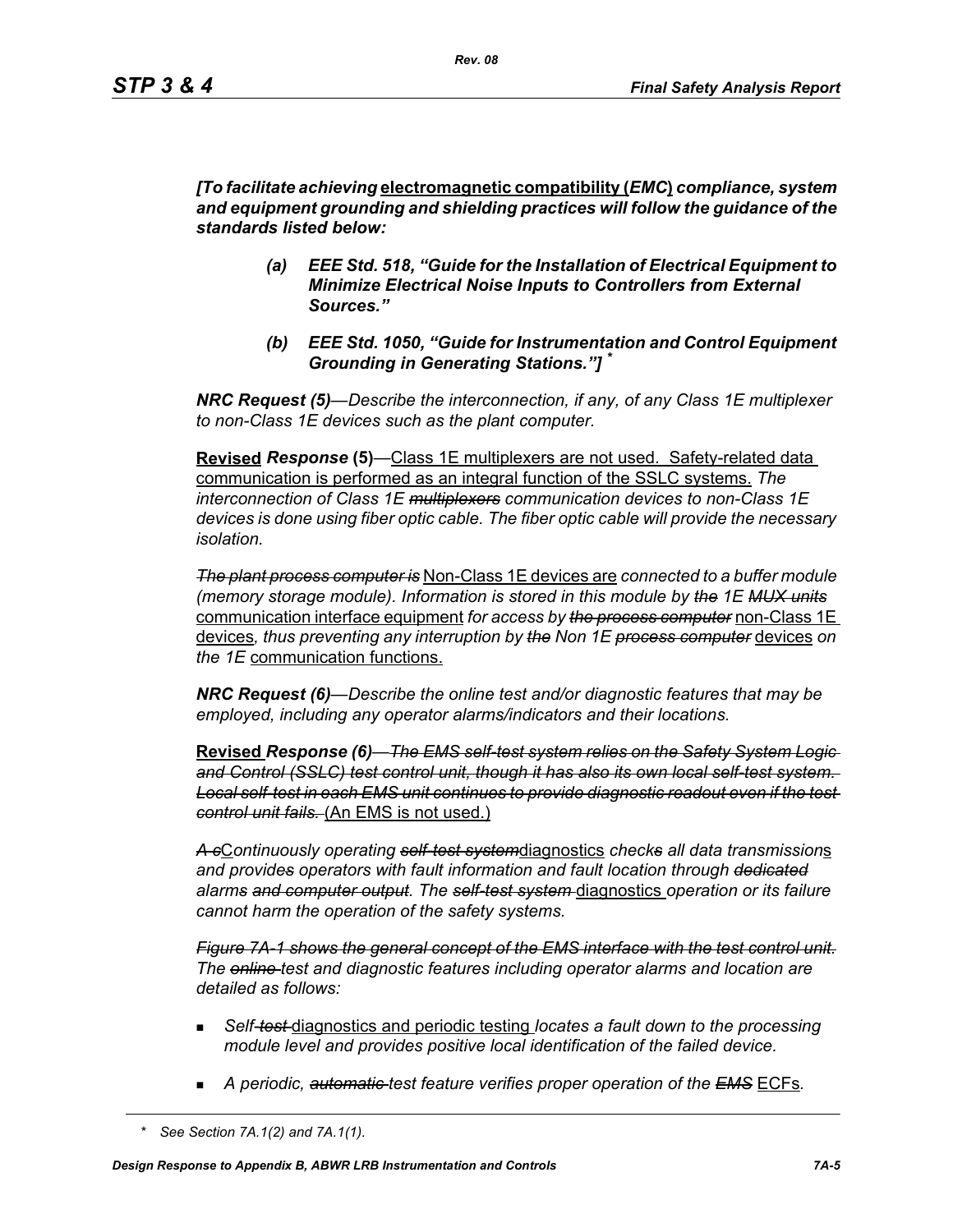*Rev. 08*

- *Detection of fatal (affects signal transmission) and non-fatal (does not affect signal transmission) errors is annunciated and relayed to the computer. Operators are informed on the type of malfunction and its location.*
- *Local self-test* Self- *is* diagnostics are *continuous. System end-to-end test is initiated* as an off-line test *in one division at a time by communication between test units in each division.*
- *The logic returns to its original state after the test sequence is completed. Indications of test status (normal or in-test) and results (pass, fail) is provided.*
- **The test diagnostic function does not degrade system reliability.** The test circuitry*is physically and electrically separated and isolated from the functional circuitry insofar as possible. Testing* The diagnostic function *will not cause actuation of the driven equipment.*
- *Automatic initiation signals from plant sensors override an automatic test sequence and perform the required safety function.*
- *Failure of the test control unit does not affect the safety system functional logic.*

*NRC Request (7)—Describe the multiplexer power sources.*

**Revised** *Response (7)—*Multiplexers are not used. Safety related data communication is performed as an integral function of the SSLC systems. *The multiplexer system* equipment implementing the ECFs *receives its power from the four-divisional battery*-backed *125 VDC* 120 VAC *buses (*uninterruptible*)* for RTIS and 125 VDC buses for ELCS*. These are discussed in Subsection* 8.1.2.2*8.3.2 and illustrated in Figure 8.3-4.*

*NRC Request (8)—Describe the dynamic response of the multiplexers to momentary interruptions of AC power.*

**Revised** *Response (8)—*Multiplexers are not used. Safety-related data communication is performed as an integral function of the SSLC systems. *Each of the four divisions of the multiplexer system SSLC systems is fed by the corresponding division of the 125 VDC battery. Therefore, the ECFs will not be affected by momentary interruption to the AC power. Extended losses of power in any division would not affect operations of safety functions because of multiplicity of divisional power (Figure 8.3-3).*

*If EMS* there is a loss of *power is interrupted and subsequently restored, then the EMS unit reinitializes automatically and the system reconfigures to accept the signal transmission* to the ELCS system, it will assume a predefined safe state*.* If there is a loss of power to the RTIS, it is designed to fail in a trip initiating state.

*NRC Request (9)—Describe the applicability of the plant Technical Specifications to multiplexer operability.*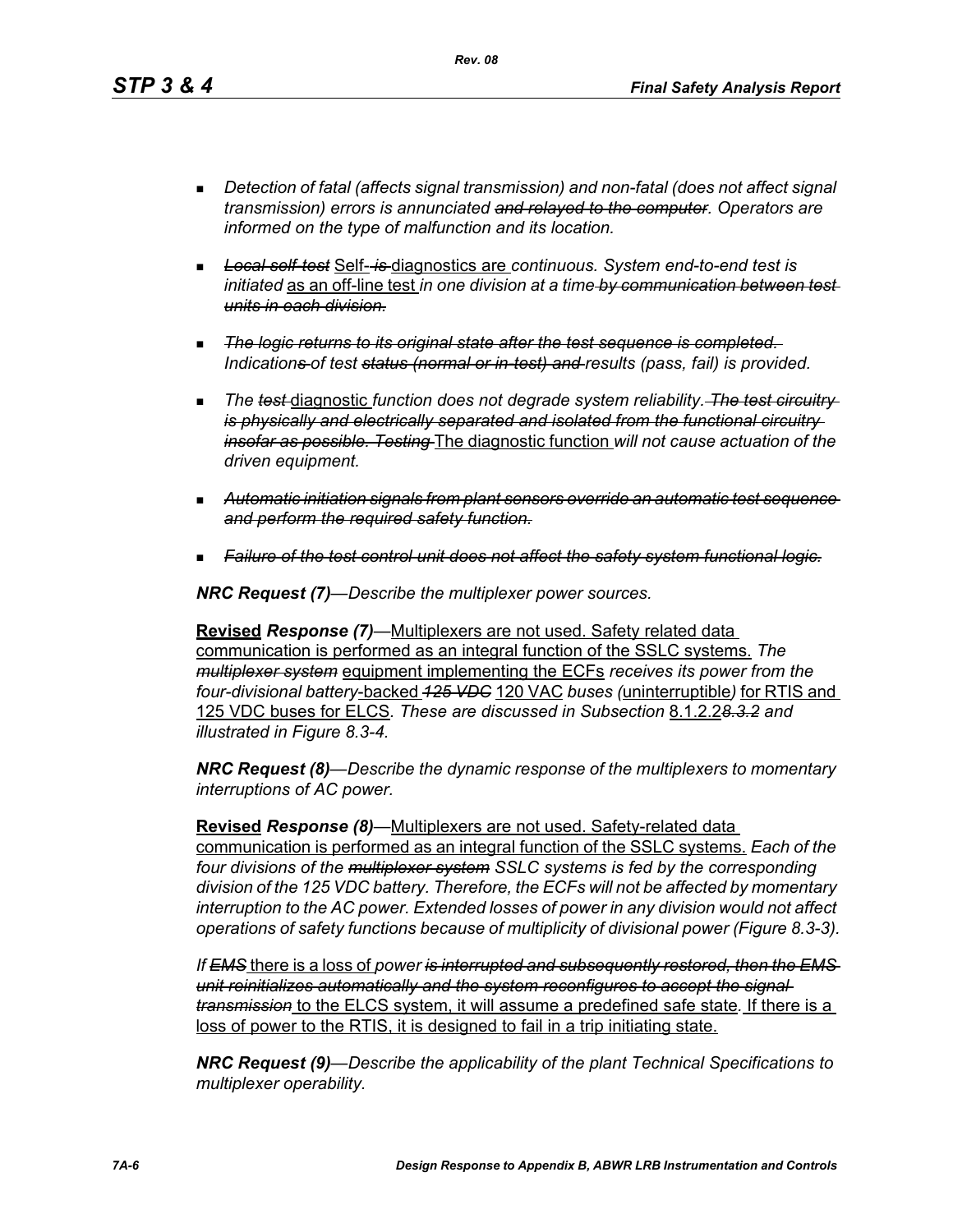**Revised** *Response (9)—*Multiplexers are not used. Safety-related data communication is performed as an integral function of the SSLC systems. *The applicability of the plant Technical Specifications to the four-division multiplexer* SSLC systems *operability will be a section in the specifications that will include limiting condition for operation, and surveillance requirements.*

*The limiting condition is expected to be similar to that for a loss of a divisional electrical power supply.*

*NRC Request (10)—Describe the hardware architecture of all multiplexer units.* 

**Revised** *Response (10)—*Multiplexers are not used. Safety-related data communication is performed as an integral function of the SSLC systems. *The multiplexer units are of two types:*

- *(1) Remote Multiplexing Units (RMU)*
- *(2) Control Room Multiplexing Units (CMU)*

*System Configuration*

For the RTIS, input and output signals are directly connected to the RTIS equipment for each protective division.

*In each* ELCS *protection division, RMUs* remote DLCs (RDLCs) *are located in local plant areas to acquire sensor data and transmit it to the control room for processing. The RMUs RDLCs also receive processed signals from the control room for command of safety system actuators. CMUs are located in the control room to transmit and receive data for the logic processing units of the safety protection system (RPS and ESF). Response time constraints may dictate RPS outputs be hardwired (not multiplexed) to the load drivers.*

*All* RDLC *interconnections are fiber optic data links. Within each division, the system uses redundant links (either in a hot standby configuration or a bi-directional, reconfigurable arrangement) for greater reliability.*

*The safety-related multiplexing systems* equipment implementing the ECFs *in each division are separated and independent.*

### ELCS *Hardware Configuration*

- *(1) RMU* RDLC
	- *(a) Microprocessor-based, bus-oriented architecture with control program in ROM (i.e., firmware)*programmable controller with control program stored in non-volatile memory*.*
	- *(b) Modular design: Plug-in modules or circuit boards with distinct functions on separate modules (CPU, memory, I/O). Redundant low voltage power supplies are used for greater reliability.*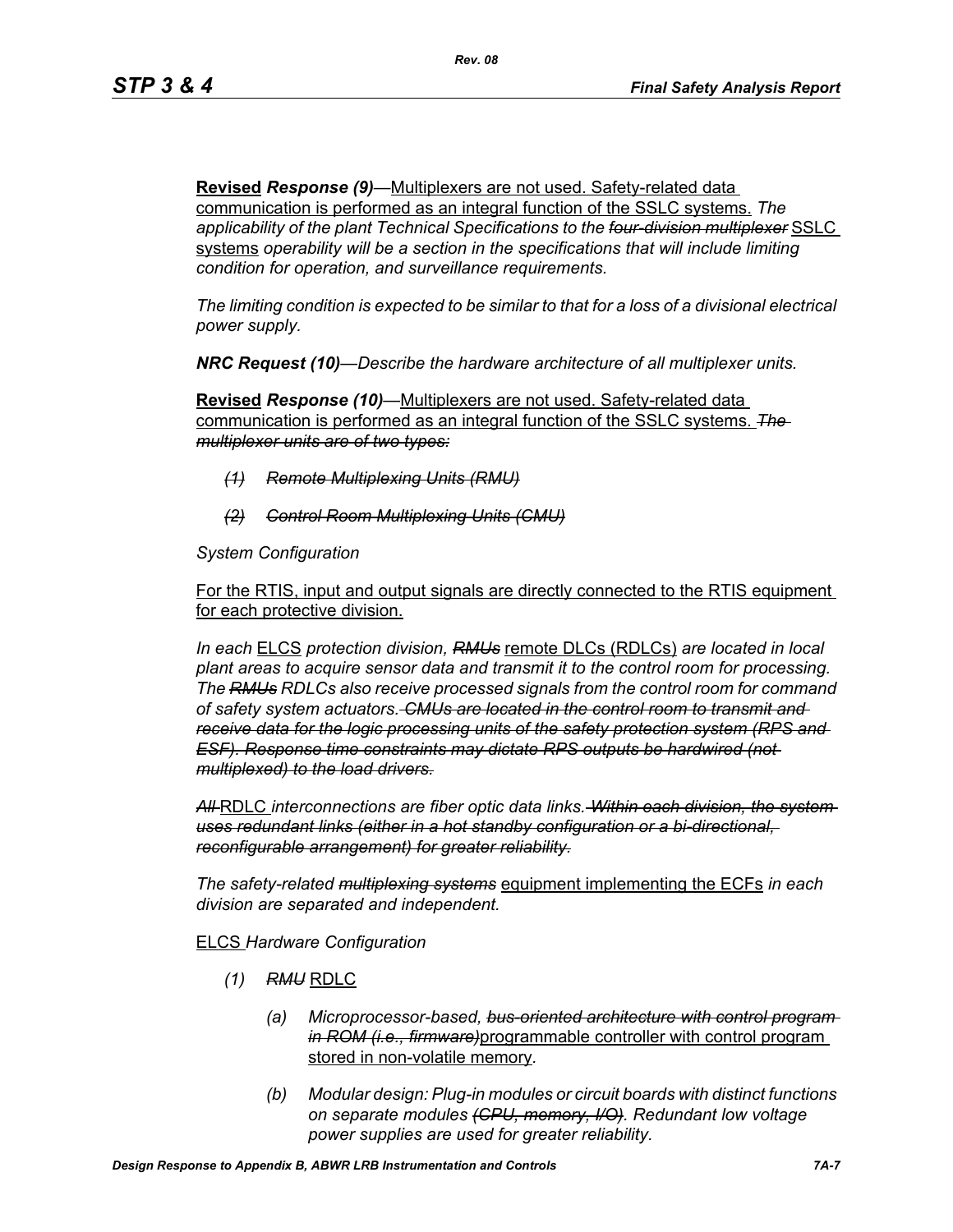- *(c) Input modules acquire safety-related analog and digital data from process transmitters and equipment status contact closures, respectively. Analog input modules perform signal conditioning and A/D conversion. Digital input modules perform signal conditioning (filtering, voltage level conversion).*
- *(d) Output modules transmit processed control signals to equipment actuator circuits (output signals may be contact closures or voltage levels to drive relays or solid-state load drivers).*
- *(e) Communications interface modules format and transmit input signals as serial multiplexed words via fiber optic data links from local areas to the control room multiplexing units. These modules also receive processed signals from the control room and demultiplex and prepare output signals for interfacing to actuators.* Section 7.9S explains the methods used to communicate data between all DLCs.
- *(f) CPU and memory* Controller *modules coordinate I/O and communication functions and perform peripheral tasks such as self-test and calibration.*
- *(g) Front panel interface (isolated from safety-critical signal path) permits* A maintenance and test panel (MTP) is provided for each ELCS protective division. The MTP provides the interfaces for *technician access to calibration and diagnostic functions.*
- *(2) CMU*
	- *(a) Same as RMU.*
	- *(b) Same as RMU.*
	- *(c) Input modules: None.*
	- *(d) Output modules: None.*
	- *(e) Communications interface modules acquire serial data from control room logic processing units. The data is formatted and inserted via a fiber optic interface into the multiplexed data stream out to the RMUs. The modules also receive multiplexed serial data from the RMUs, demultiplex the data, and transmit it to the control room logic processing units via an optical serial link.*
	- *(f) Same as RMU.*
	- *(g) Same as RMU.*

*[The development of the essential multiplexing* **SSLC systems shall assure that the ECFs are implemented** *as a* **using a** *deterministic, dual redundant, fiber optic*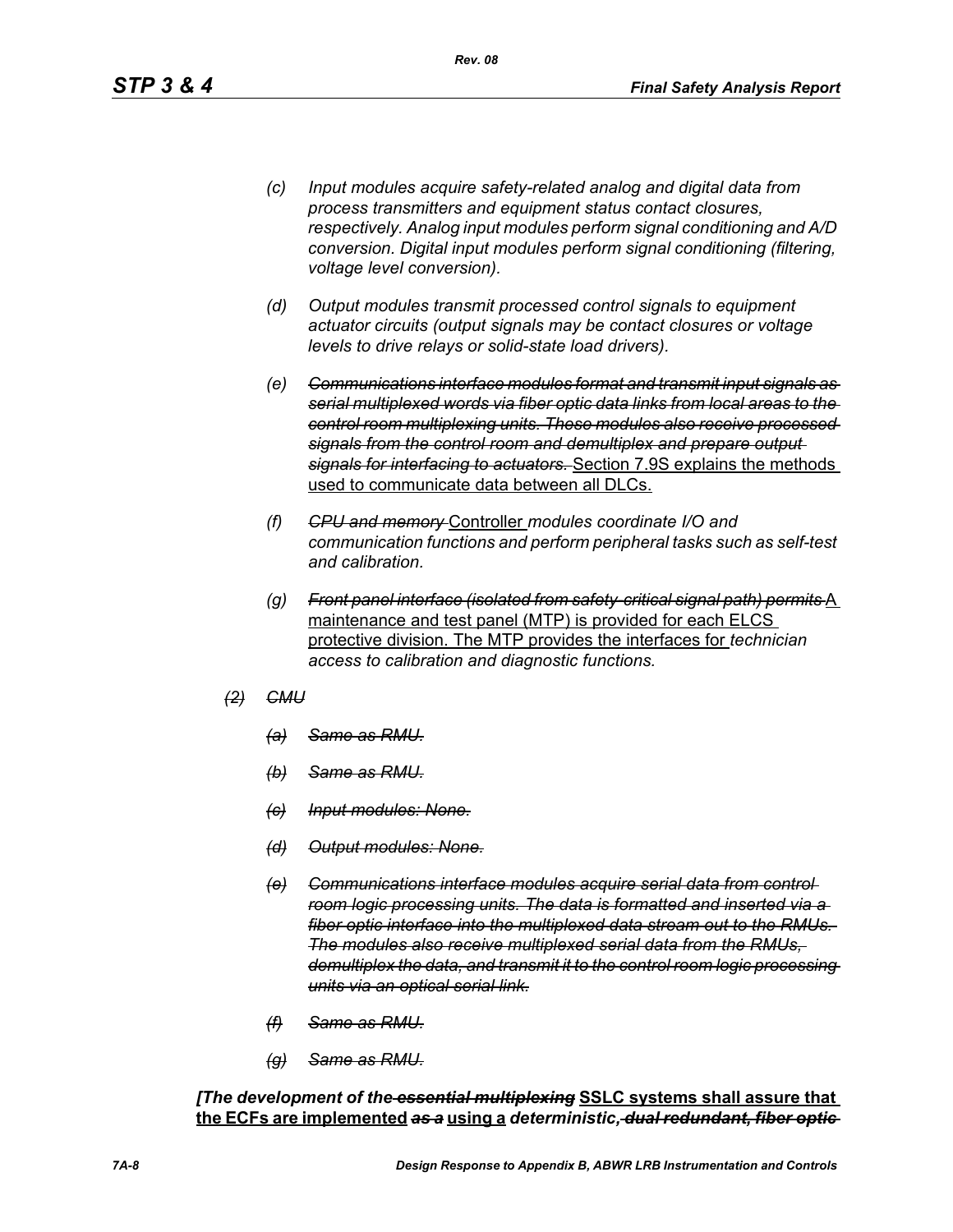#### *ring structure* **design.** *shall follow the Fiber Distributed Data Interface (FDDI) protocol as described in the following American National Standards Institute (ANSI) reference documents:*

- *(a) ANSI X3.166, "Fiber Distribution Data Interface (FDDI) Physical Layer Medium Dependent (PMD)."*
- *(b) ANSI X3.148,"Fiber Distributed Data Interface (FDDI) Token Ring Physical Layer Protocol (PHY)."*
- *(c) ANSI X3.139, "Fiber Distributed Data Interface (FDDI) Token Ring Media Access Control (MAC)."*
- *(d) ANSI X3T9.5/84-49, "FDDI Station Management (SMT)," Preliminary Draft.*

*For portions of the safety systems where the data throughput requirement is less than 5M bit/s, IEEE- 802.5, Token Ring Access Method and Physical Layer Specifications, may be implemented as an alternative, using either coaxial, twisted-pair or fiber optic cable as the transmission medium. Both networks conform to ISO 7498, Open Systems Interconnection-Basic Reference Model, as the Data Link Layer and Physical Layer. For the Data Link Layer, IEEE-802.2, Standard for Local Area Networks: Logical Link Control, shall be used with either network to define the protocols necessary to move data to the higher levels of the ISO model.*

*Communications protocols used for data transmission in other parts of the safety system and for transferring data to the non-safety systems shall also conform to ISO 7498.* Section 7.9S provides information on the design of the data communication functions.

*NRC Request (11)—Describe the "firmware" architecture.*

*Revised Response (11)—The "firmware" (software contained in ROM*non-volatile memory*) architecture depends upon knowledge of a specific hardware/software combination for the multiplexer units* I/O devices*. Since Tier 2 is to be independent of specific vendor's hardware and is, instead, based upon system level requirements, the exact configuration of software for the multiplexer units* I/O devices *is not specified. However, software development will follow a process consistent with the safety-related nature of the multiplexing system* ELCS, including their ECFs*.* RTIS is not within the scope of this response because input and output signals are directly connected to the RTIS equipment for each protective division.

*The software must also support the following characteristics of the multiplexing system* ELCS*:*

*(1) The multiplexing system is a* ELCS ECFs are implemented as *real-time control application*s *configured as a* point to point, unidirectional*, fiber optic local area network* data links*.*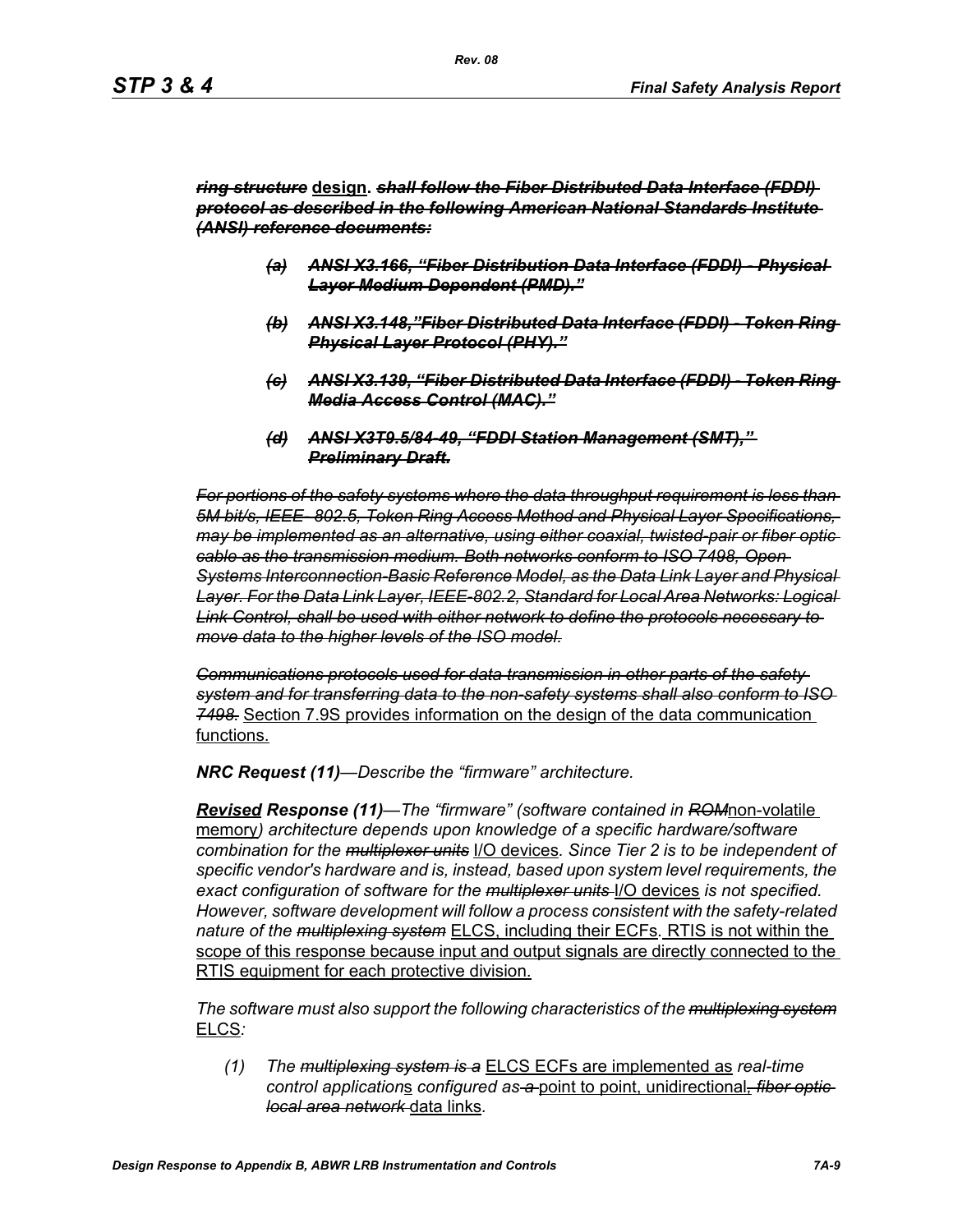- *(2) Because time response for some functions is critical to safety, system timing must be deterministic and not event-driven. A typical industry standard communications protocol that is likely to be used is FDDI (Fiber Distributed Data Interface), a token- passing, counterrotating ring structure with data rates to 100M bit/s. Hardware communications interfaces to this protocol are available, thus reducing the need for special software development.*
- *(3) The safety-critical system functions are analog and digital data acquisition, signal formatting, signal transmission, demultiplexing, and control signal outputs to actuators. Peripheral functions are self-test*diagnostic *features, periodic testing and system calibration (e.g., adjustment of A/D converters).*
- *(4) During system initialization or shutdown and after loss of power, control outputs to actuators must fail to a safe state (fail safe or fail-as-is, as appropriate for the affected safety system). System restart shall not cause inadvertent trip or initiation of safety- related equipment (i.e., system output shall depend only on sensed plant inputs).*
- *(5) The system must be fault-tolerant to support the single-failure criterion. Multidivision duplication of the system will provide this feature; however, within each division, the system will also be redundant for high availability. Thus, the software must perform failure detection and automatic switchover or reconfiguration in case of failure of one multiplexer channel .*

*High quality software is the most critical aspect of microprocessor-based designs for safety systems. The software must be of easily proven reliability so as not to degrade the reliability and availability of the overall system. When installed as "firmware", the software should become, in effect, another high quality hardware component of the control equipment, especially, since the program in ROM is protected from being changed by external sources.*

*Software development will, in general, follow Regulatory Guide 1.152, which endorses ANSI/IEEE ANS-7-4.3.2. These documents emphasize an orderly, structured, development approach and the use of independent verification and validation to provide traceable confirmation of the design. Validation must verify a predictable and safe response to abnormal as well as normal test cases. A software-based design must also support the testability, calibration and bypass requirements of IEEE-279*603*.*

*To meet the above requirements, the software will be developed as a structured set of simple modules. Each module will perform a prescribed task that can be independently verified and tested. Modules shall have one entry and one exit point. The software requirements specification and design specification will define structures of external files used and interfaces with other programs. In place of a formal operating system, an "executive" control program or real-time kernel will monitor, schedule, and coordinate the linking and execution of the modules. The integration of the modules*  into the control program will be another activity to be independently verified and *validated.*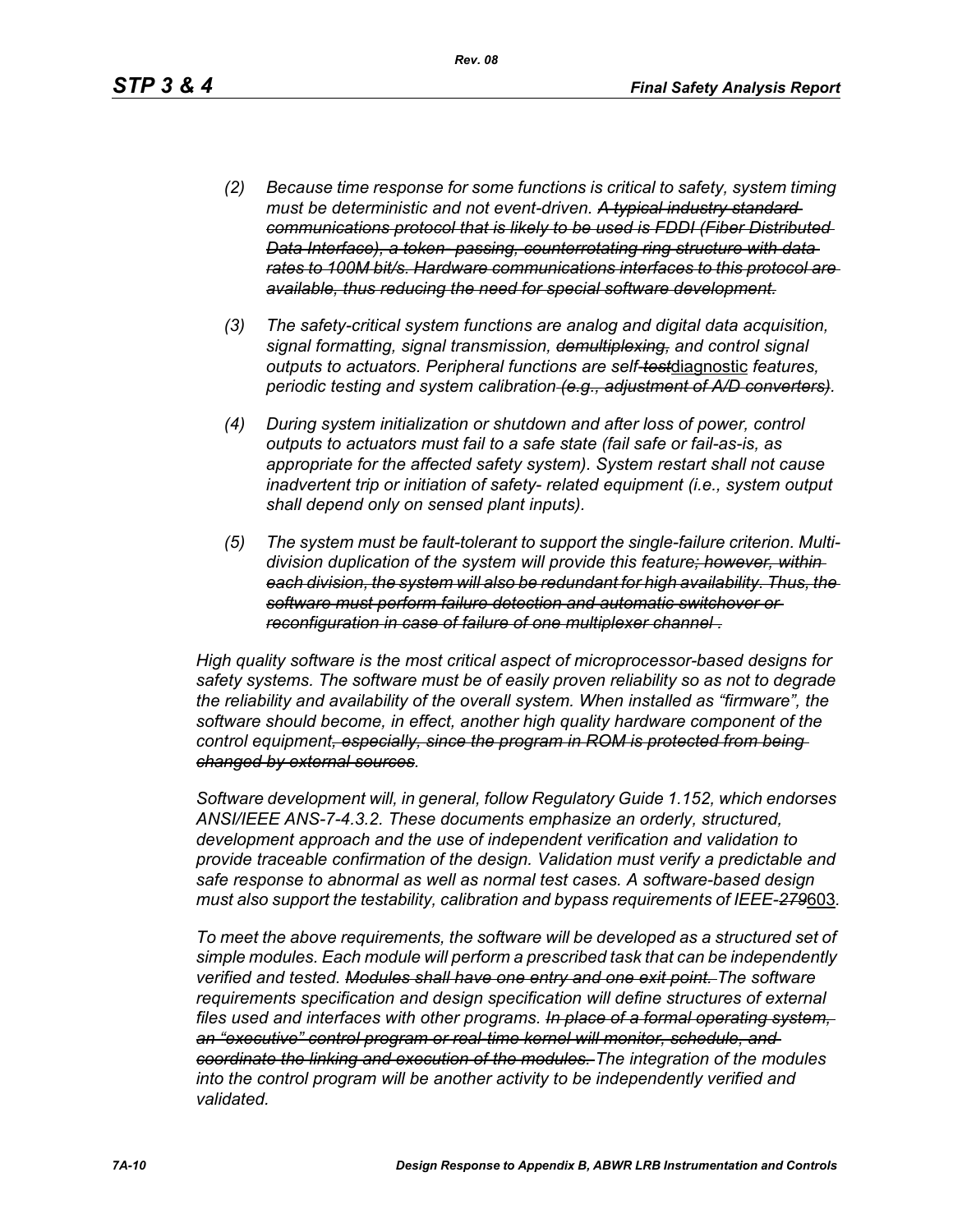*The overall program structure will be a hierarchy of tasks. Separate modules will be created for safety- critical tasks, calibration functions, and self-test functions, with selftest running in the background at the lowest priority. Highest priority functions will always run to completion. The use of interrupts will be minimized to prevent interference with scheduled tasks.* 

*On detection of* communication *faults, retry or rollback to the last known correct state will be permitted within system time constraints. If the fault is permanent and potentially unsafe, the system* module *shall recover (or fail) to a safe* predefined *state and the operator shall be alerted. The redundant multiplexing channels shall be repairable online if one channel fails.All processor memory not used for or by the operational program shall be initialized to a pattern that will cause the system to revert to a safe state if executed.* System level diagnostics verify memory is not changed after initial loading.

*The software shall permit online calibration and testing with the outputs to the safety systems bypassed* consistent with the requirements of the Technical Specifications*.* 

*The software design shall prevent unauthorized access or modification.* 

*Software development to achieve program operation as described above and to document and verify this operation shall conform to the following standards:*

- *(1) [IEEE-828, "IEEE Standard for Software Configuration Management Plans"*
- *(2) IEEE-829, "IEEE Standard for Software Test Documentation"*
- *(3) IEEE-830, "IEEE Standard for Software Requirements Specifications"*
- *(4) IEEE-1012, "IEEE Standard for Software Verification and Validation Plans"*
- *(5) IEEE-1042, IEEE Guide to Software Configuration Management]* **\***

*NRC Request (12)—Provide an explicit discussion of how the systems conform to the provisions of IEEE-279, Section 4.17.* 

*Response (12)—*Also reference IEEE-603 Sections 5.1, 6.2, and 7.2. *The multiplexing system* ECFs *for safety systems only acquire* support the acquisition of *data from plant sensors (pressure, level, flow, etc.) and equipment status contact closures (open, close, start, stop, etc.) that provide automatic trip or initiation functions for RPS and ESF equipment.* 

*Manual initiation inputs for protective action*s such as reactor scram, *are implemented by direct, hardwired or optical connections to the safety system logic*. Manual initiation inputs for other protective actions *(e.g., ECCS, containment isolation*, except for MSIV

*<sup>\*</sup> See Sections 7A.1(2) and 7A.1(1).*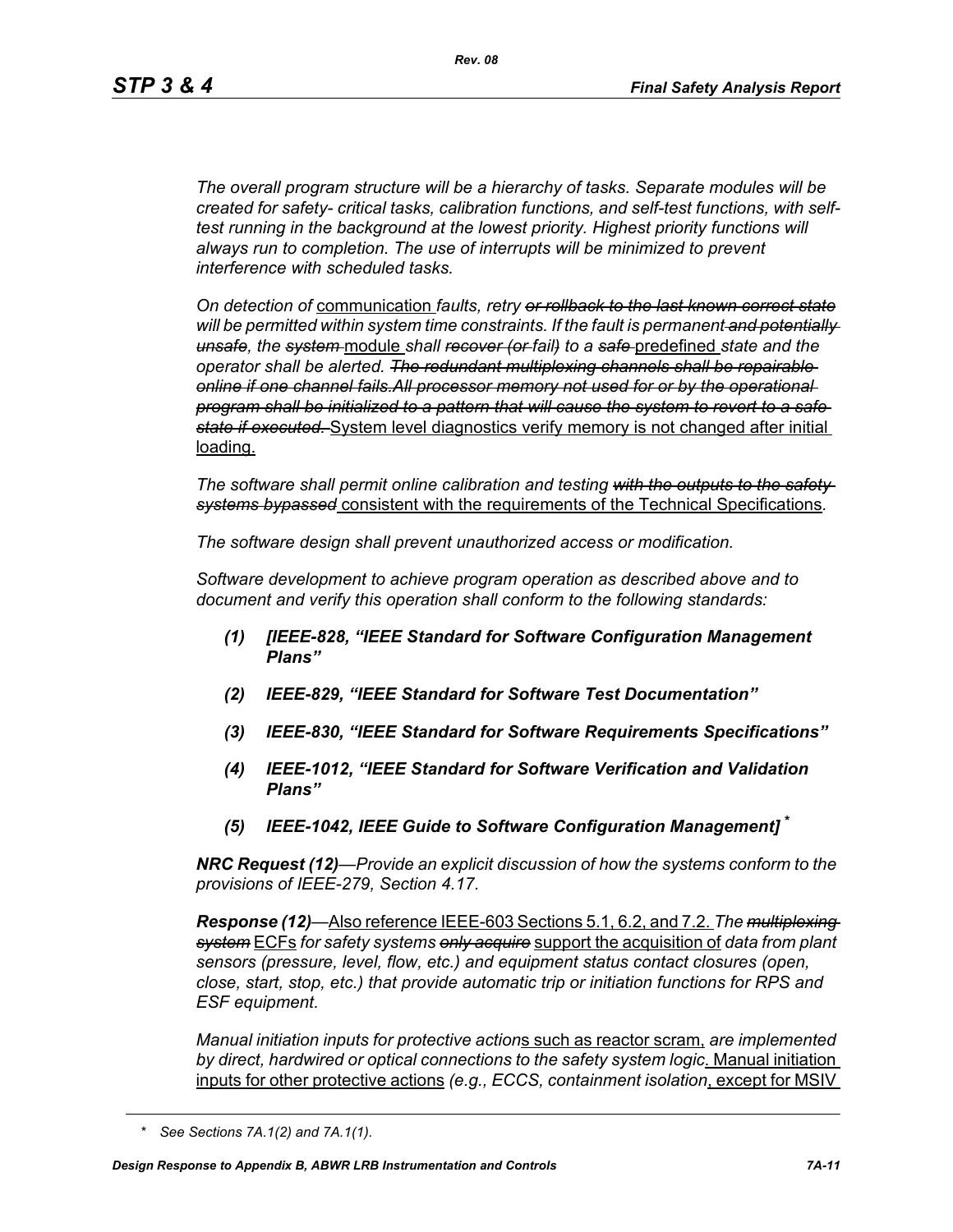isolation) depend on the ECFs for communication to the safety system logic*. Initiation outputs for ECCS and isolation functions (except MSIV) are multiplexed* communicated *to the actuators* using the ECFs*. Manual scram (reactor trip) is provided by breaking the power source to the scram pilot valve solenoids external to the multiplexing system* equipment implementing the ECFs *and safety system logic. Manual reactor trip and manual MSIV closure in each division are available even with multiplexing system failure* of the ECFs*, since these outputs are not multiplexed* communicated *to the actuators* via the ECFs*.* 

*However, because the multiplexing system design is fault tolerant (replicated in four divisions and redundant within each division) [see the responses to Requests (4), (10), and (11)], a single failure will not degrade data communications in any division.* 

*Therefore, the requirements of IEEE-279, Section 4.17* (IEEE-603 Section 5.1)*, are satisfied, since a single failure will not prevent initiation of protective action by manual or automatic means.* 

*The last sentence of Section 4.17 states that "manual initiation should depend upon*  the operation of a minimum of equipment". The first paragraph has shown that manual initiation of *reactor trip and MSIV initiation* isolation *do not depend at all on the multiplexing system* ECFs. mManual initiation of *ECCS initiation and isolation initiation other than MSIV do not depend on multiplexing* ECFs *for sending inputs to the logic*, but can tolerate the single failure of one division of ECFs*. and* They *depend on the operation of only one channel of multiplexing* ECFs *in each division to send outputs to actuators.* 

*NRC Request (13)—Provide an explicit discussion of how the systems conform to IEEE 279, Paragraph 4.7.2, as supplemented by Regulatory Guide 1.75 and IEEE 384.*

*Response (13)—The safety-related multiplexing system* ECFs*, which is* are *part of the protection system, has* have *no direct interaction with the control systems. Sensor and equipment status data are multiplexed* communicated *only to protection system logic. However, two signals are sent from the protection system logic to the Recirculation Flow Control System: Reactor Water Level 2 Trip and Recirculation Pump Trip* nonsafety systems*. The signals are transmitted via fiber optic data links, which are not part of the multiplexing system. An isolating buffer (gateway) transfers these signals to the non-safety-related network of the control systems.* or through qualified isolation devices.

*Fiber optic transmission lines are not subject to credible electrical faults such as shortcircuit loading, hot shorts, grounds or application of high AC or DC voltages. Adjacent cables are not subject to induced fault currents or to being shorted together. The effects of cable damage are restricted to signal loss or data corruption at the receiving equipment. Cables and control equipment of different systems or assigned to different divisions are kept separated only to prevent simultaneous physical damage.* 

*Thus, the multiplexing system* SSLC systems ECFs design *conforms to IEEE-279, paragraph 4.7.2* (IEEE-603 paragraph 5.6.3.1(2))*, in that no credible failure at the*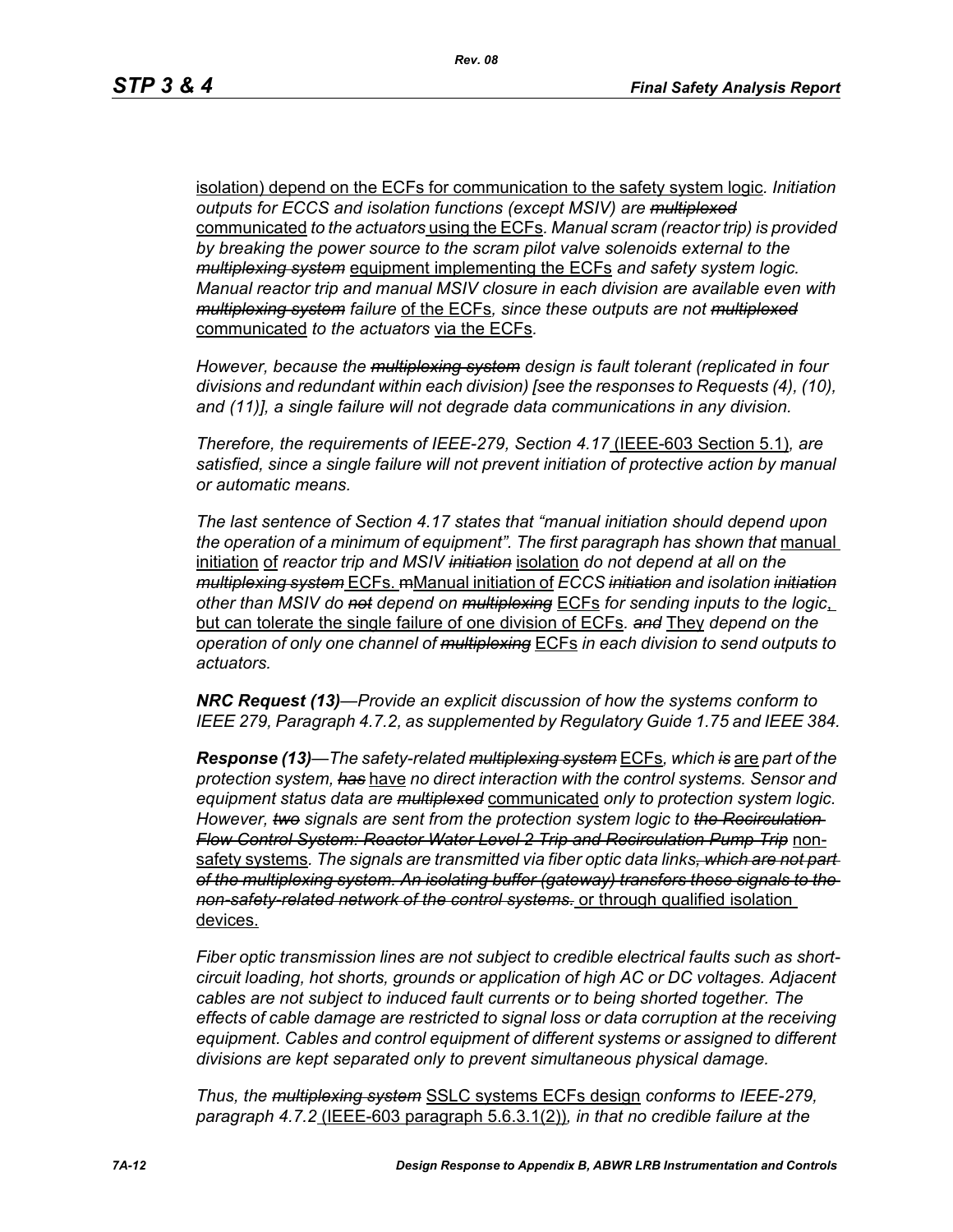*output of an isolation device can "prevent the protection system channel from meeting minimum performance requirements specified in the design bases."*

*To meet the requirements of IEEE-384 and Regulatory Guide 1.75, the protective covering of the fiber optic cables are flame retardant. The cables are passed through physical, safety class barriers, where necessary, for separation of Class 1E circuits and equipment from other Class 1E equipment or from non-Class 1E equipment. The fiber optic multiplexing network is* data communication paths are *independent in each protection division and does not transmit or receive data between divisions.* Limited data communication does occur between divisions, for example, to provide signals needed for 2-out-of-4 voting logic. However, dedicated fiber optic cables are used for this purpose, thereby providing electrical isolation and preserving divisional independence. *However, the multiplexing equipment* implementing the ECFs *is*  otherwise *kept physically separate to minimize the effects of design basis events.* 

*NRC Request (14)—Provide confirmation that system level failures of any multiplexer system detected by automated diagnostic techniques are indicated to the operators consistent with Regulatory Guide 1.47. (i.e., bypass and inoperable status indication).*

**Revised** *Response (14)—*Multiplexers are not used, and there is no multiplexer system. Safety-related data communication is performed as an integral function of the SSLC systems. *Each safety-related multiplexing system* SSLC system *contains online self-diagnostics implemented in software and hardware that will continuously monitor system performance*, including its associated ECFs*. Within each control station*As an example, for each ELCS controller*, the following typical parameters are monitored: (1) status of the CPU, (2) parity checks*Cyclic Redundancy Checks (CRC)*, (3) data plausibility checks*communication keep-alive signal*, (4) watchdog timer status, (5) voltage levels in control unit circuitry*power supply status*, (6) memory (RAM and ROM) checks, and (7) data range and bounds checks. Hardware is provided prior to transmission and following reception to detect transmission errors at the Remote Multiplexing Units and the Control Room Multiplexing Units. Self-test*diagnostics *will indicate faults to the module board replacement level.* 

*Each multiplexing system has* The RDLC ECFs are implemented with *dual*  communication *channels for fault tolerance and is provided with automatic reconfiguration and restart capability. A detected fault is automatically annunciated to the operator at both the system and individual control station level. If one transmission loop is completely out of service, that will also be annunciated. Total shutdown of a*n *multiplexing system* RDLC ECF *is indicated by a separate alarm; however, individual control stations are repairable online without taking the entire system down.* 

*The above actions indicate conformance to Regulation Guide 1.47, Section C.1 (Automatic system level indication of bypass or deliberately induced inoperability).* 

*After repair, the system automatically re-initializes to normal status when power is restored to any unit and automatically resets any alarms. Power loss to any control station is separately monitored and annunciated to aid in troubleshooting and to alert the operator when power is deliberately removed from a unit when being serviced.*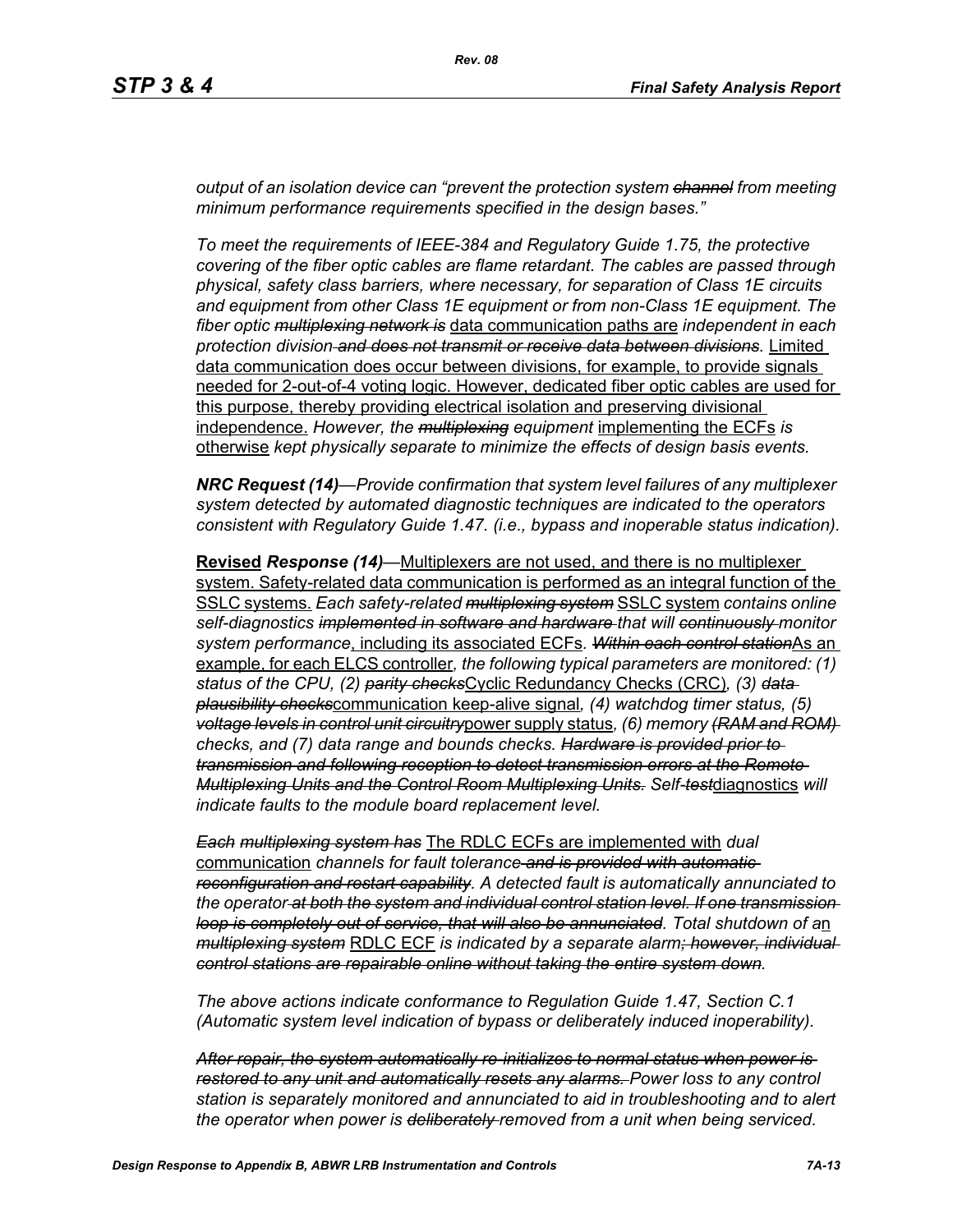*Power loss will cause the fault or out-of-service alarms described previously to activate. This indicates conformance to Regulation Guide 1.47, Section C.2 [Automatic activation of indicating system of C.1 when auxiliary or supporting system (in this case, power source) is bypassed or deliberately rendered inoperable].* 

*Bypassed or inoperable status of any one multiplexing system* division of ECFs *can not render inoperable any redundant portion of the protection system. Each multiplexing system* division of ECFs *is independent in each division* of ECFs in the other divisions*. Inoperable status in one division will cause the appropriate safe-state trips in that division, but the other divisions will continue to operate normally. Faults in another division simultaneously will indicate according to the previous discussion. The resulting safe-state trips will result in the required protective action. Thus, the requirements of Regulation Guide 1.47, Section C.3, are satisfied.* 

*During periodic surveillance, the system-level out-of-service indicators can be tested manually. This satisfies the requirement of Regulation Guide 1.47, Section C.4.* 

*NRC Request (15)—Provide an explicit discussion of the susceptibility of the multiplexer systems to electromagnetic interference.*

**Revised** *Response (15)—*Multiplexers are not used, and there is no multiplexer system. Safety-related data communication is performed as an integral function of the SSLC systems. *Each*The *control station of the multiplexer system either in the control room or in local areas is electrically powered and contains solid-state logic and, therefore, is potentially susceptible to the effects of EMI. However, the effects on the overall network are reduced because of the dual, fiber optic, data transmission network that is used between stations*ELCS equipment is contained in EMI resistant enclosures. Proper grounding and shielding practices are used. The lack of susceptibility of ELCS equipment is verified during qualification testing. Fiber optics are used to communicate with equipment external to the cabinet*. Fiber optics are not subject to induced electrical currents, eliminate ground loops, and also do not radiate electrical noise. Thus, the isolated and distributed nature of the system, which is also replicated in four divisions, tends to reduce EMI effects.* 

*Response (4) indicates several common techniques (shielding, grounding, etc.) used to minimize EMI in the electrical control circuitry. Proper physical placement, especially for the Remote Multiplexing Units* I/O devices*, is essential to eliminate interference from high current or high voltage switching devices.* 

*Data checking software* Self-diagnostics *at the RMUs* controllers *and in the control room at the Control Room Multiplexing Units monitors data transmission to ensure that*  faults do not propagate into the safety protection logic. Bad data transmission will *cause a system alarm and, possibly, a system shutdown if the fault does not clear within defined time constraints.*

*Response (4) also discusses various tests that the system will undergo to demonstrate immunity to EMI.*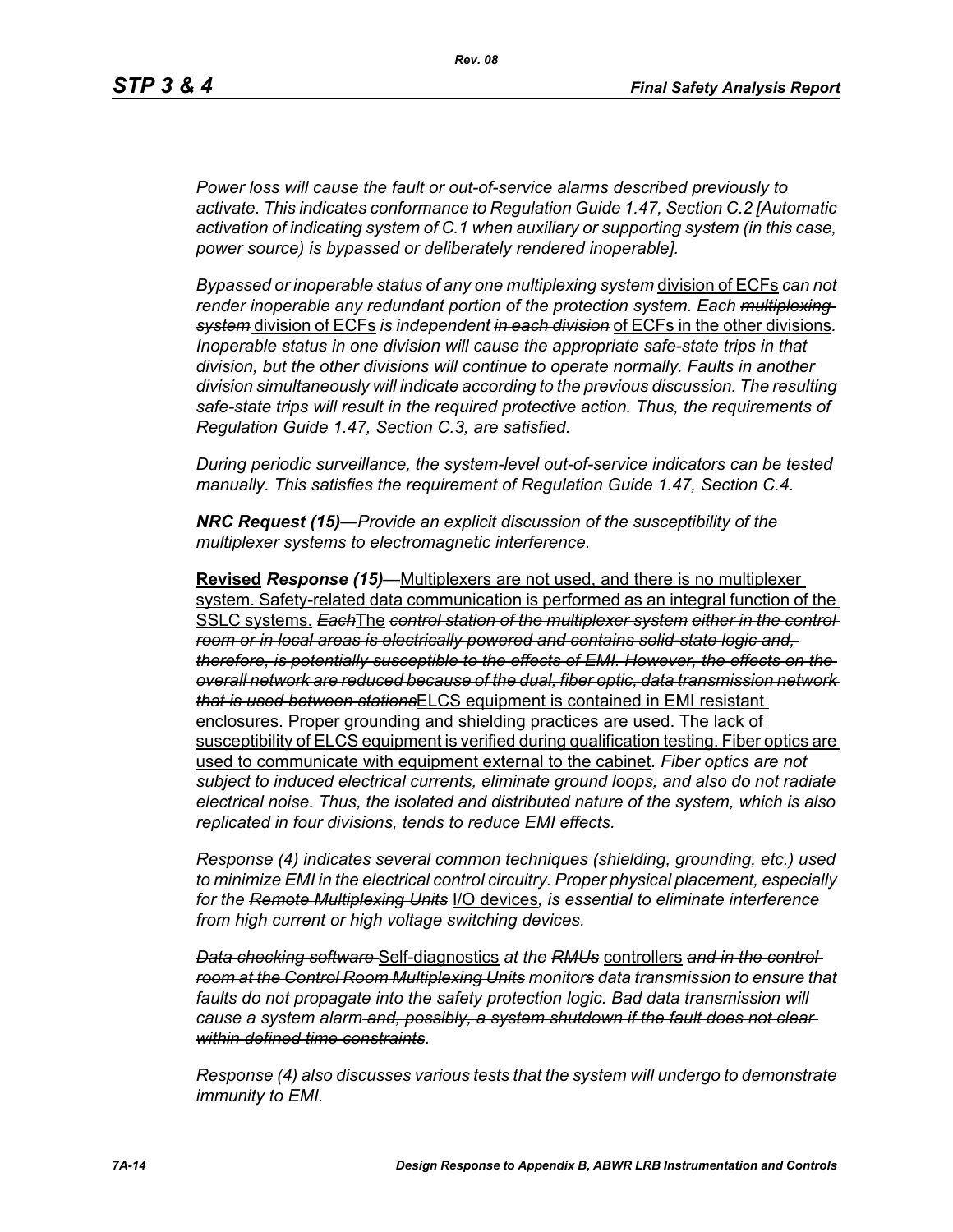## **7A.3 Electrical Isolators**

STD DEP T1 3.4-1

STP DEP 1.8-1

*NRC Request (1)—For each type of device used to accomplish electrical isolation, provide a description of the testing to be performed to demonstrate that the device is acceptable for its application(s). Describe the test configuration and how the maximum credible faults applied to the devices will be included in the test instructions.*

**Revised** *Response (1)—This response is limited to fiber optic data links, which are the only type of isolation device used for electrical isolation of logic level and analog signals between protection divisions and from protection divisions to non-safetyrelated equipment.* 

*Testing is of two types:*

- *(1) Optical characteristics*
- *(2) Signal transmission capability*

*Optical characteristics are checked by an optical power meter and a hand-held light source to determine the optical loss from one end of the fiber optic cable to the other. In an operational system, an optical time domain reflectometer measures and displays optical loss along any continuous optical fiber path. Any abrupt disruption in the optical path such as a splice or connector is seen as a blip on the display. This technique is especially useful for troubleshooting long runs of cable such as in the multiplexing system* those used to implement the DCFs*. Cable terminations are visually inspected under magnification to determine if cracks and flaws have appeared in the optical fiber surfaces within the connector.* 

*Transmission characteristics are tested by bit generation. This test method determines bit error rate by generating a random stream of bits at the transmitter and verifying them at the receiver to determine the reliability of the fiber optics. Data rate is set at the maximum throughput required by the system. Proper transfer of analog signals is determined by analog-to-digital conversion of test signals at the transmitting end, and monitoring of the digital-to-analog conversion at the receiving end for linearity over the full scale range. Frequency of the test signals is set at the maximum required by the system.* monitored in the system by the self diagnostics.

*Maximum credible electrical faults applied at the outputs of isolation devices do not apply to fiber optic systems. The maximum credible fault is cable breakage causing loss of signal transmission. Faults cannot cause propagation of electrical voltages and currents into other electrical circuitry at the transmitting or receiving ends. Conversely, electrical faults originating at the input to the fiber optic transmitter can only damage the local circuitry and cause loss or corruption of data transmission; damaging voltages and currents will not propagate to the receiving end.*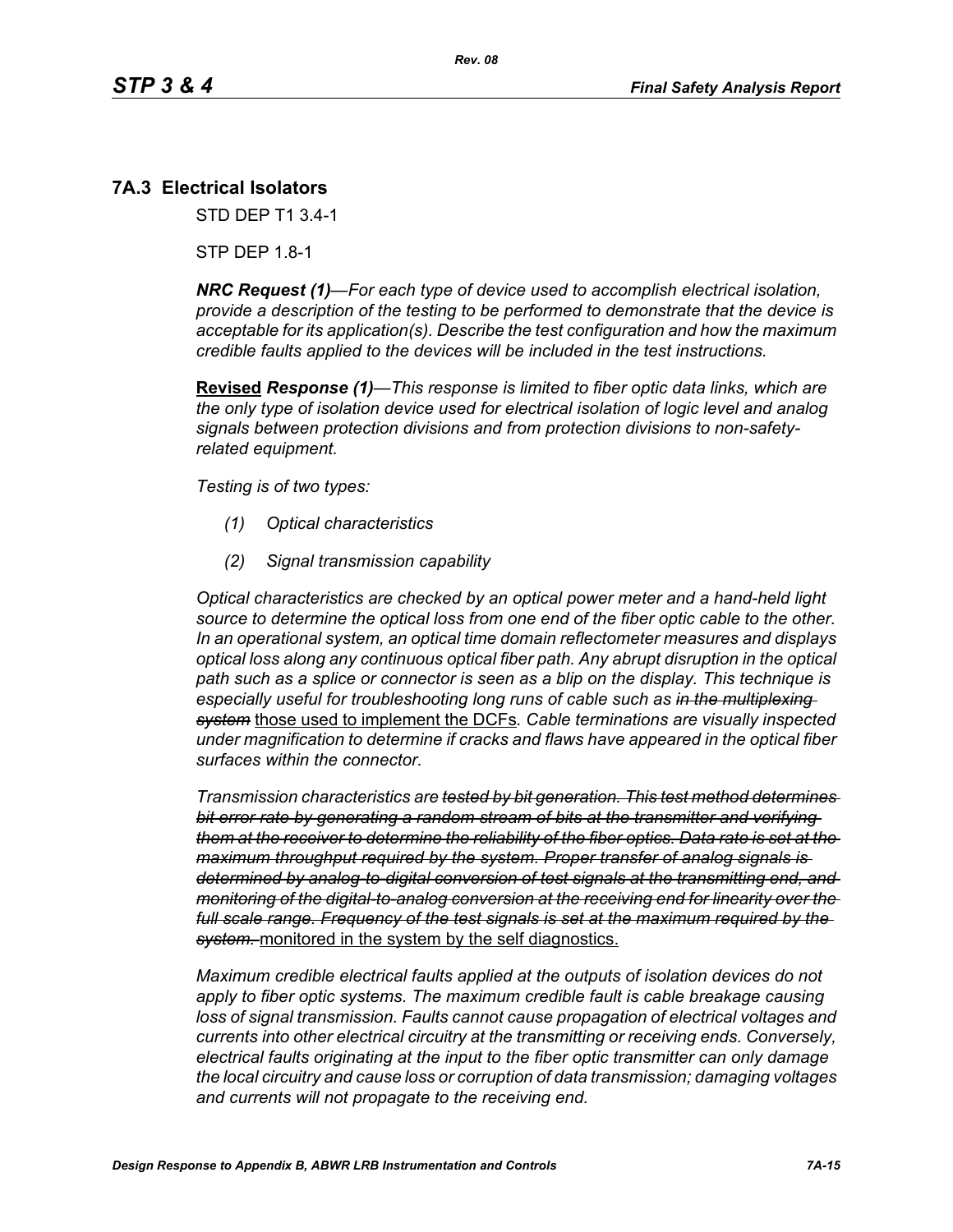*NRC Request (5)—Provide a commitment that the isolation devices will comply with all environmental qualification and seismic qualification requirements.*

**Revised** *Response (5)—Fiber optic isolation devices are expected to have less difficulty than previous isolation devices in complying with all qualification requirements due to their small size, low mass, and simple electronic interfaces. The basic materials and components, except for the fiber optic cable itself, are the same as those used in existing, qualified isolation devices.* 

*A major advantage of fiber optics is that signals can be transmitted long distances and around curves through the isolating medium; thus, the physical, safety-class barrier required for separation of Class 1E devices may be provided by just the cable length if the protective covering and any fill materials of the cable are made properly flameretardant. For short distances, the fiber optic cable can be fed through a standard safety class structure.* 

*Details of the type of cable, transmitter, and receiver combinations that will provide optimum compliance with qualification requirements must await the guidance to be developed by the NRC staff/EG&G studies (see Section 4).* 

*NRC Request (6)–Describe the measures taken to protect the safety systems from electrical interference (i.e., electrostatic coupling, EMI, common mode, and crosstalk) that may be generated.*

**Revised** *Response (6)–Previous responses have described the specific measures that are employed to minimize electrical interference. Fiber optic isolating devices do not require metallic shielding and are immune from electrostatic coupling, EMI, common-mode effects, and crosstalk along their cable length; they also do not radiate electrical interference. The electrical circuitry used to transmit and receive the optical signals is susceptible to electrical interference in the same manner as other circuitry, but the isolating effects of the fiber optic cable will reduce propagation of interference. The local effects of EMI and other electrical noise are handled by standard filtering, shielding, and grounding techniques.*

*See Reponse (4) of Section 7A.2 for tests that will be performed to verify the effectiveness of EMI preventive measures for safety systems. Additional tests to determine the susceptibility of safety system control equipment to electrostatic discharges shall be established using the test procedures included in IEC Publication 801-2, Electromagnetic Compatibility for Industrial-Process Measurement and Control Equipment, Part 2: Electrostatic Discharge Requirements* 61000-4-2, Electromagnetic Compatibility (EMC) - Part 4-2: Testing and Measurement Techniques - Electrostatic Discharge Immunity Test*. The test procedures of Paragraph 8 of this document shall be performed up to and including Severity Level 4, as defined in the document* Part 4-2 will be used to qualify electrical and electronic equipment subjected to static electricity discharges*.*

*NRC Request (7)—Provide information to verify that the Class 1E isolation devices are powered from a Class 1E power source(s).*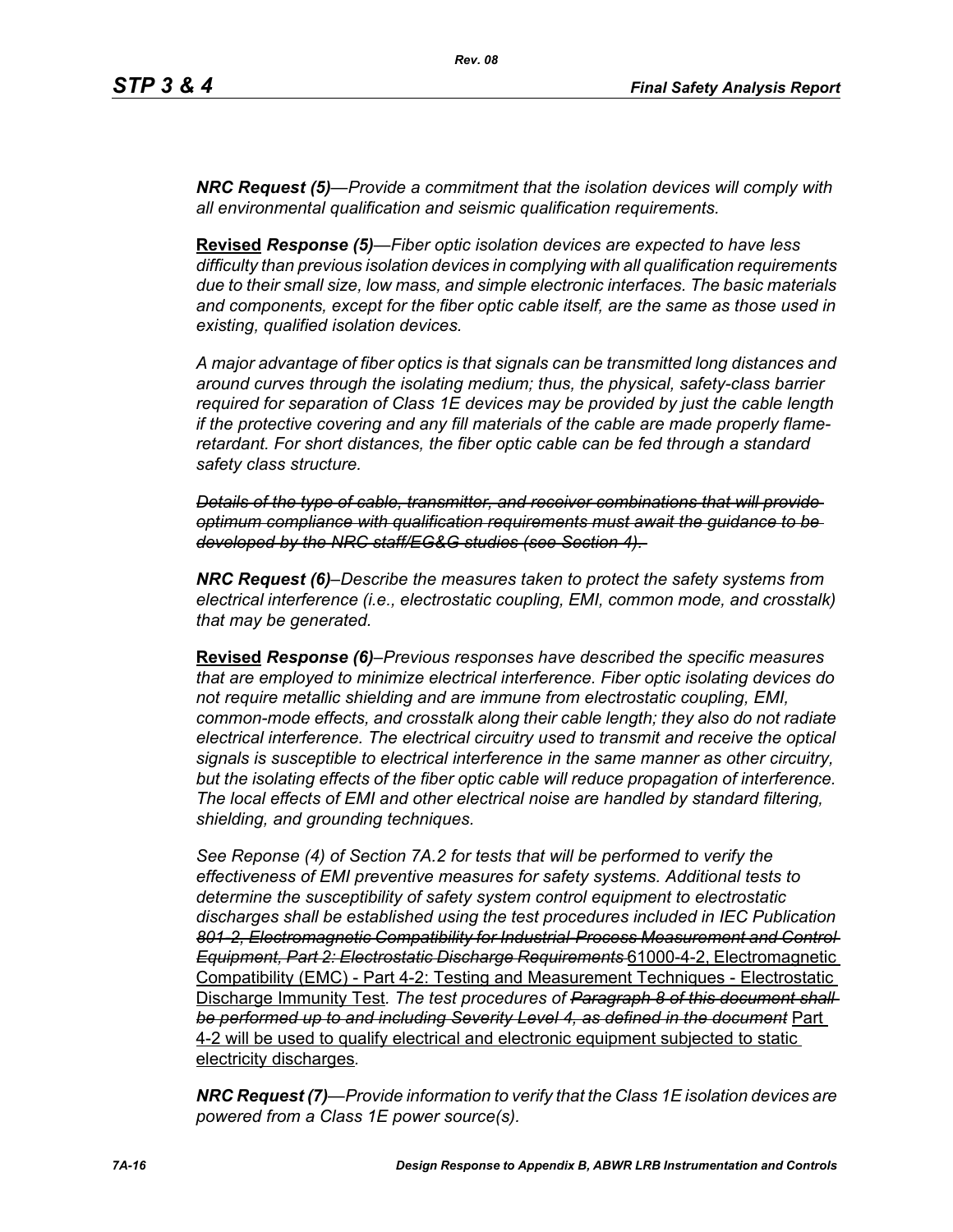**Revised** *Response (7)—When using fiber optic devices as Class 1E isolation devices, only the input side of the transmitting device and output side of the receiving device use electrical power. The low voltage power supplies for these devices use the same power source as the logic that drives the isolating device. For ABWR safety systems, this power is:*

- *(1) Divisional 120V Vital AC (UPS)-For Reactor Protection System (RPS) logic and Main Steam Isolation Valve (MSIV) logic.*
- *(2) 125V Plant DC Power Supply-For ECCS logic and Leak Detection and Isolation System (LDS) logic.*

Fiber optic cable is used for Class 1E isolation and does not use any electrical power to accomplish that function.*]* \*

## **7A.7 Revised Responses to Subsections 7A.5 & 7A.6; Computer Hardware and Software**

STD DEP T1 3.4-1

STD DEP 16.3-100

#### *Items 7A.5(3) and 7A.6(2)*

*The ABWR design of the Reactor Protection System utilizes microprocessor*  configurable logic *technology for logic decisions based on analog input from various sensors. This philosophy is much the same as that of GESSAR II and the Clinton BWR, except in those designs, solid-state CMOS accepted digital signals from analog trip modules (ATM). In the ABWR design, the microprocessors perform the functions of both the CMOS and the ATM.*

*The important distinction is that the ABWR uses a modern form of a digital computer device (i.e., microprocessors) for the same reasons relays and solid-state devices were used in earlier designs (i.e., making simple logic decisions); not for making complex calculations for which protective action is dependent.*

#### *Items 7A.5(4) and 7A.6(4)*

*The guidelines of NUREG-O493 have been used to perform analysis of several possible different configurations of the Safety System Logic and Control (SSLC) network. Analyses have been performed at the system design level to assure adequate defense-in-depth and/or diversity principles were incorporated at acceptable cost. It is recognized that such requirements are in addition to positions on safetyrelated protection systems (such as the single failure criterion) taken previously in other Regulatory Guides.*

*<sup>\*</sup> See Section 7.A.1(1).*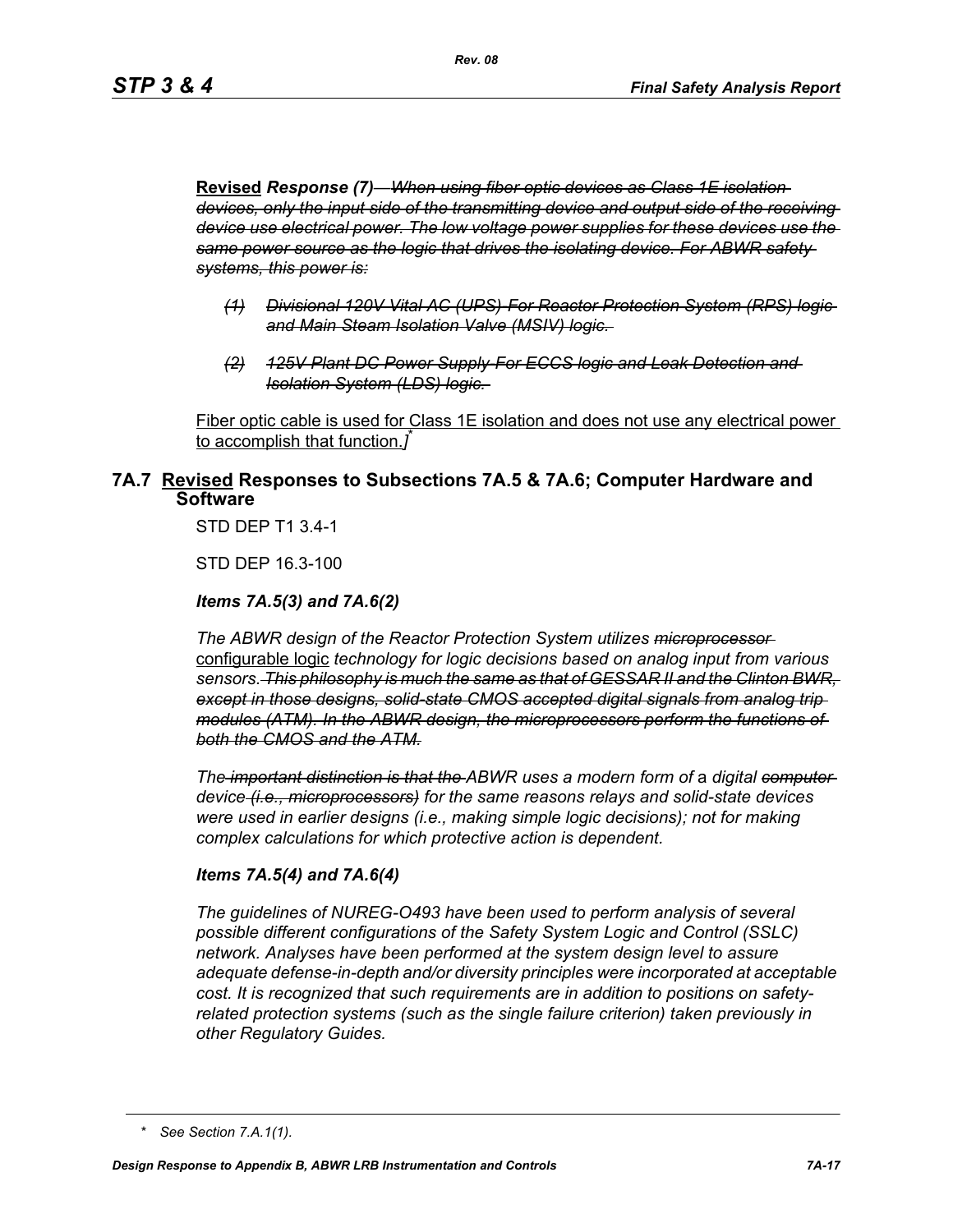*In order to reduce plant construction costs and simplify maintenance operation, the ABWR protection systems are designed with a* partially *"shared sensors" concept. The SSLC* RTIS *is the central processing mechanism and* that *produces logic decisions for both RPS and* MSIV isolation functions. The ELCS is the central processing mechanism that produces logic decisions for all *ESF safety system functions. Redundancy and "single failure" requirements are enhanced by a full four-division modular design using two-out-of-four voting logic on inputs derived from LOCA signals which consist of diverse parameters (i.e., reactor low level and high drywell pressure). Many additional signals are provided, in groups of four or more, to initiate RPS scram (Table 7.2-2).*

*With its inherent advantages, it is also recognized that such design integration (i.e., shared sensors) theoretically escalates the effects of potential common-mode failures (CMF). Therefore,* the architecture of the *SSLC System*s *architecture is designed to provide maximum separation of system functions by using separate digital trip modules* functions *(DTMs* DTFs*) and trip logic units*functions *(TLUs*TLFs*) for RPS/MSIV logic processing and for LDS/ECCS logic processing within each of the four essential power divisions. Thus, setpoint comparisons within individual DTMs* DTFs *are associated with logically separate initiation tasks.* 

*Sensor signals are sent to each DTM* DTF *on separate or redundant data links such that distribution of DTM* DTF *functions results in minimum interdependence between echelons of defense. For reactor level sensing, the RPS scram function utilizes narrowrange transmitters while the ECCS functions utilize the wide-range transmitters. The diverse high drywell signals are shared within the two-out- of-four voting logic. In addition, all automatic protective functions are backed up by manual controls. These concepts are illustrated in Figure 7A-1.*

#### *Items 6(1) and 6(3)*

*IEEE-603 has been reviewed, as has Regulatory Guide 1.153 which endorses IEEE-603.*

*The microprocessor hardware and software which make up the Safety System Logic and Control (SSLC)* systems *is designed to make logic decisions which automatically initiate safety actions based on input from instrument monitored parameters for several nuclear safety systems. As shown in Figure 7.1-2 of Section 7.1 and Figure 7A-1, the*  **SSLC is not a nuclear safety system of itself, but is a means by which the nuclear** *safety systems accomplish their functions. In that sense, the SSLC is a component that* systems *integrates the nuclear safety systems.*

*Most positions stated in IEEE-603 (as endorsed by RG 1.153) pertain to the nuclear safety systems, and are similar to those of IEEE-279, which are addressed for each system in the analysis sections of Chapter 7. Safety system design bases are described for all I&C systems in Section 7.1, beginning at Subsection 7.1.2.2. Setpoints and margin may be found in Chapter 16* The methods for calculating setpoints and margins are described in Chapter 16*.*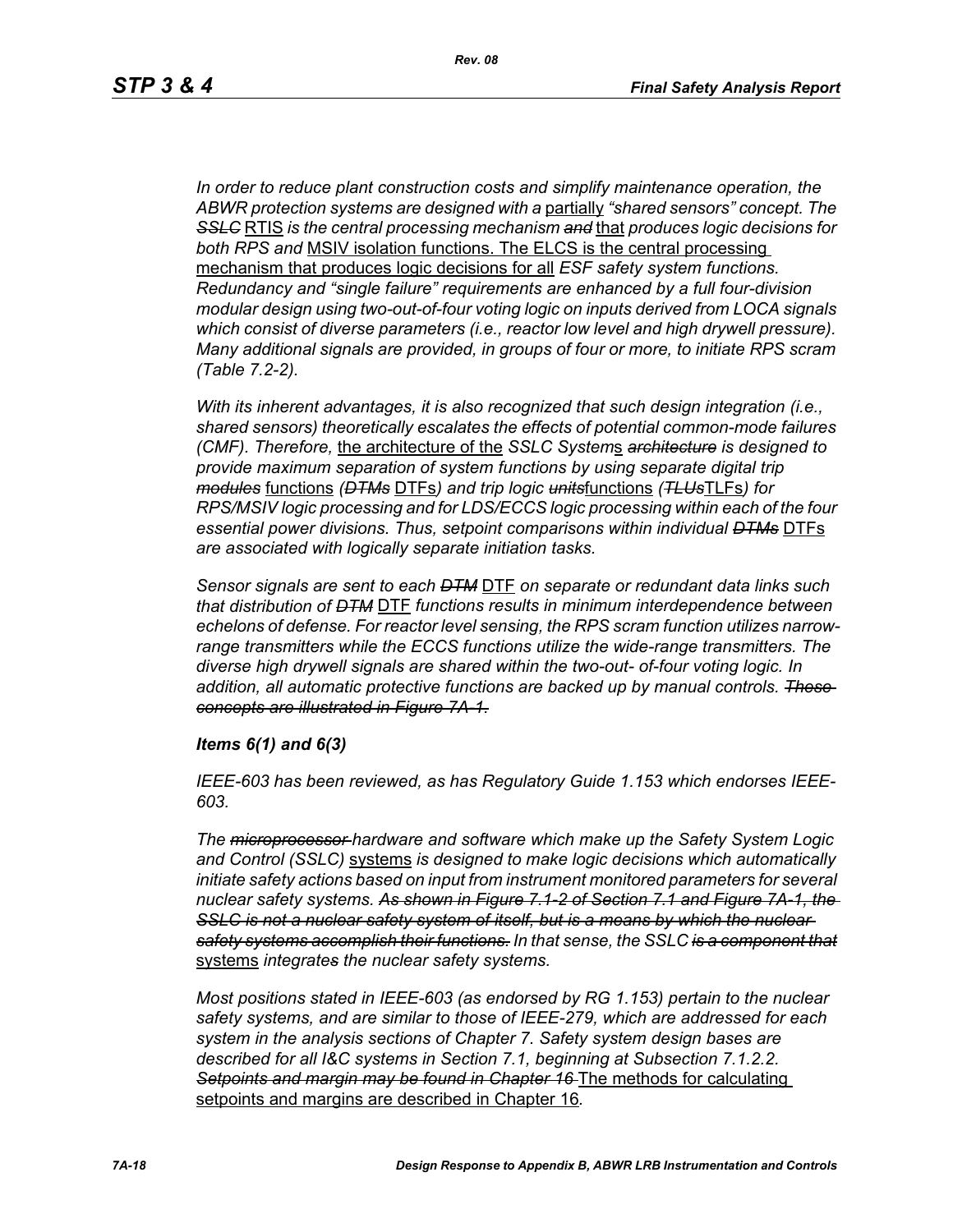*The safety system criteria in Section 5* and the functional and design requirements in Section 6 *of IEEE-603 are not compromised by the introduction of the SSLC. All positions regarding single-failure, completion of protective actions, etc., are designed into the protection systems. All SSLC components associated with the protection systems are Class 1E and are qualified to the same standards as the protection systems.*

*Independence of the four SSLC electrical divisions is retained by using fiber-optic cable for cross- divisional communication such as the two-out-of-four voting logic. Capability for test and calibration is greatly enhanced by the SSLC's self-test subsystem (STS) as described in Subsection 7.1.2.1.6.*

*In summary, the hardware and software functions of the microprocessors used in the SSLC comply with applicable portions of IEEE-603 and Regulatory Guide 1.153 (i.e., quality, qualification, testability, independence). The remaining portions, which apply to the nuclear safety systems, are not compromised by the SSLC design, but are in fact enhanced by self-test.]\**

<sup>\*</sup> See Section 7A.1(1).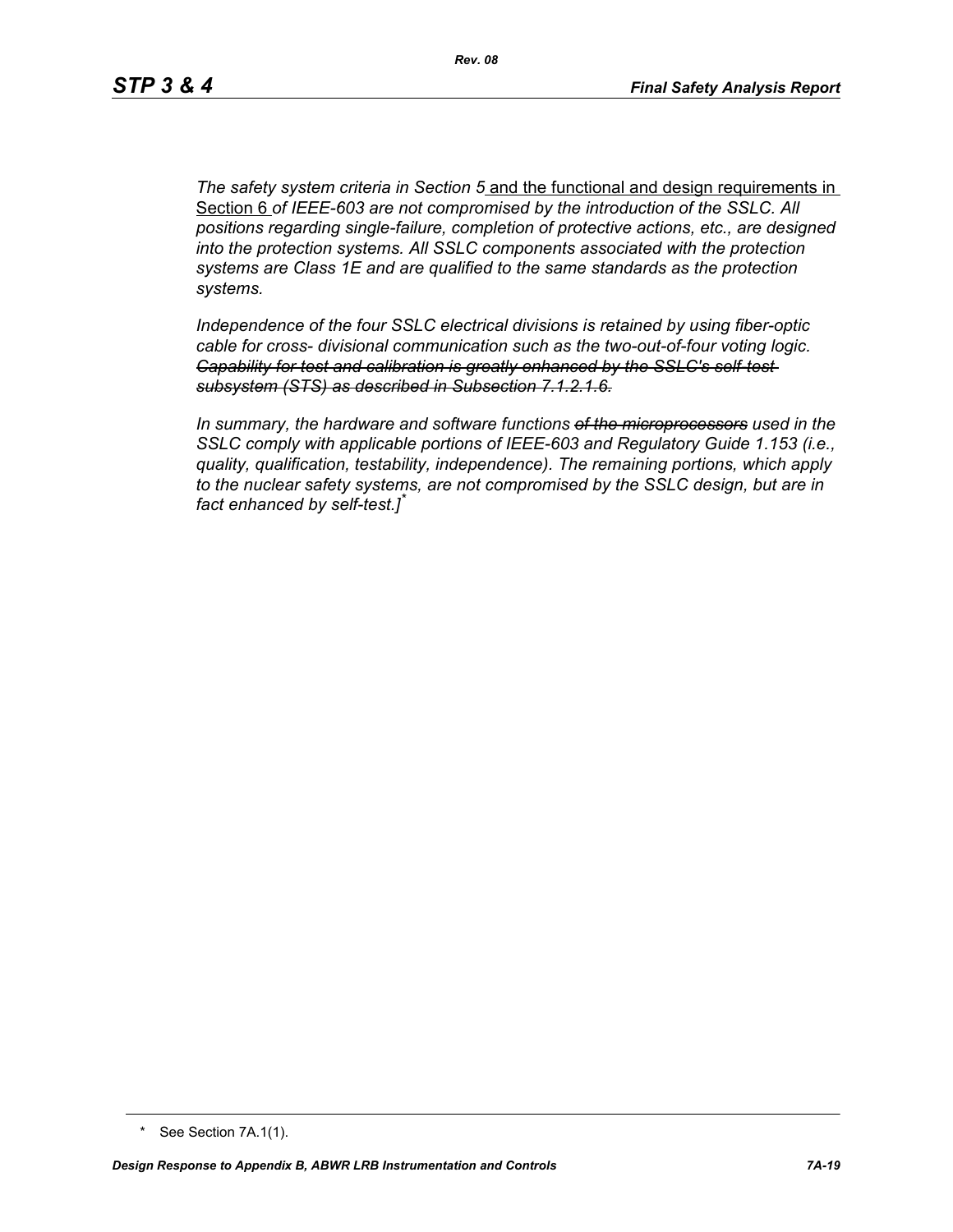### **Table 7A-1 List of Equipment Interface with** *Essential MUX* **ECFs Signals (Typical)**

| <b>Device</b>          | Div    | <b>Description</b>                              |
|------------------------|--------|-------------------------------------------------|
| <del>- 70 r</del>      | З      | 79 <i>ROOM (A) HVH</i><br><del>vonovmmmmm</del> |
| 100<br><del>— 00</del> | ົ<br>z | OOM /R) HVH<br><del>,,,,,,,,,,,,,,,,,</del>     |